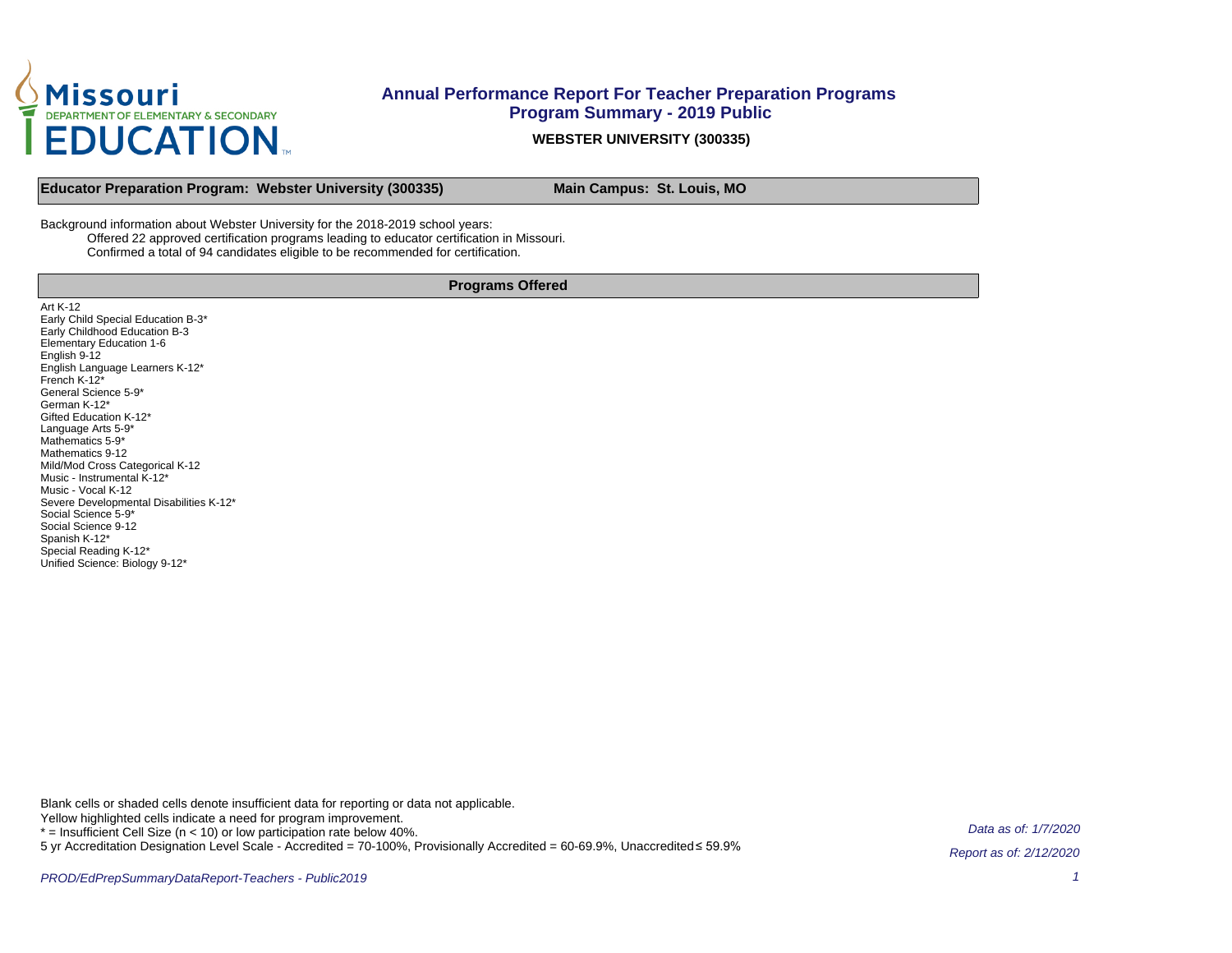

#### **WEBSTER UNIVERSITY (300335)**

|                                 |               | <b>Standard 1:</b><br><b>Content Knowledge</b> |            |             |                      |                                                                                                 |                                        |                    |  |
|---------------------------------|---------------|------------------------------------------------|------------|-------------|----------------------|-------------------------------------------------------------------------------------------------|----------------------------------------|--------------------|--|
| <b>Certification Program</b>    |               | <b>MO Content</b><br>Assessment                | <b>GPA</b> | <b>MEES</b> | Survey               |                                                                                                 | Total<br>Points<br>Earned              | Weighted<br>Points |  |
|                                 |               |                                                |            |             | Educator<br>Response | Supervisor<br>Response                                                                          |                                        |                    |  |
| ART K-12                        | 2019          | $\star$                                        | $\star$    | $\star$     | $\star$              | $\star$                                                                                         |                                        |                    |  |
|                                 | <b>Status</b> | $\star$                                        | $\star$    | $\star$     | $\star$              | $\star$                                                                                         |                                        |                    |  |
|                                 | Points Earned | $\star$                                        | $\star$    | $\star$     | $\star$              | $\star$                                                                                         | $\star$                                | $\star$            |  |
| EARLY CHILDHOOD EDUCATION B-3   | 2018          | $\star$                                        | $\star$    | $\star$     | $\star$              | $\star$                                                                                         |                                        |                    |  |
|                                 | 2019          | 254.00                                         | 3.63       | 3.15        | $\star$              | $\star$                                                                                         |                                        |                    |  |
|                                 | <b>Status</b> | 256.90                                         | 3.52       | 2.95        | $\star$              | $\star$                                                                                         |                                        |                    |  |
|                                 | Points Earned | 50.00                                          | 19.25      | 10.00       | $\star$              | $\star$                                                                                         | 79.25                                  | 21.79              |  |
|                                 | 2018          | $\star$                                        | $\star$    | $\star$     | $\star$              | $\star$                                                                                         |                                        |                    |  |
|                                 | 2019          | 242.70                                         | 3.58       | 3.33        | $\star$              | $\star$                                                                                         |                                        |                    |  |
| <b>ELEMENTARY EDUCATION 1-6</b> | <b>Status</b> | 242.40                                         | 3.47       | 3.02        | $\star$              | $\star$                                                                                         |                                        |                    |  |
|                                 | Points Earned | 45.00                                          | 19.25      | 10.00       | $\star$              | $\star$                                                                                         | 74.25<br>$\star$<br>$\star$<br>$\star$ | 20.42              |  |
| ENGLISH 9-12                    | 2018          | $\star$                                        | $\star$    | $\star$     | $\star$              | $\star$                                                                                         |                                        |                    |  |
|                                 | 2019          | $\star$                                        | $\star$    | $\star$     | $\star$              | $\star$<br>$\star$<br>$\star$<br>$\star$<br>$\star$<br>$\star$<br>$\star$<br>$\star$<br>$\star$ |                                        |                    |  |
|                                 | <b>Status</b> | $\star$                                        | $\star$    | $\star$     | $\star$              |                                                                                                 |                                        |                    |  |
|                                 | Points Earned | $\star$                                        | $\star$    | $\star$     | $\star$              |                                                                                                 |                                        | $\star$            |  |
| <b>GENERAL SCIENCE 5-9</b>      | 2018          | $\star$                                        | $\star$    | $\star$     | $\star$              |                                                                                                 |                                        |                    |  |
|                                 | Status        | $\star$                                        | $\star$    | $\star$     | $\star$              |                                                                                                 |                                        |                    |  |
|                                 | Points Earned | $\star$                                        | $\star$    | $\star$     | $\star$              |                                                                                                 |                                        | $\star$            |  |
| <b>MATHEMATICS 5-9</b>          | 2018          | $\star$                                        | $\star$    | $\star$     | $\star$              |                                                                                                 |                                        |                    |  |
|                                 | <b>Status</b> | $\star$                                        | $\star$    | $\star$     | $\star$              |                                                                                                 |                                        |                    |  |
|                                 | Points Earned | $\star$                                        | $\star$    | $\star$     | $\star$              |                                                                                                 |                                        | $\star$            |  |

Blank cells or shaded cells denote insufficient data for reporting or data not applicable.

Yellow highlighted cells indicate a need for program improvement.

\* = Insufficient Cell Size (n < 10) or low participation rate below 40%.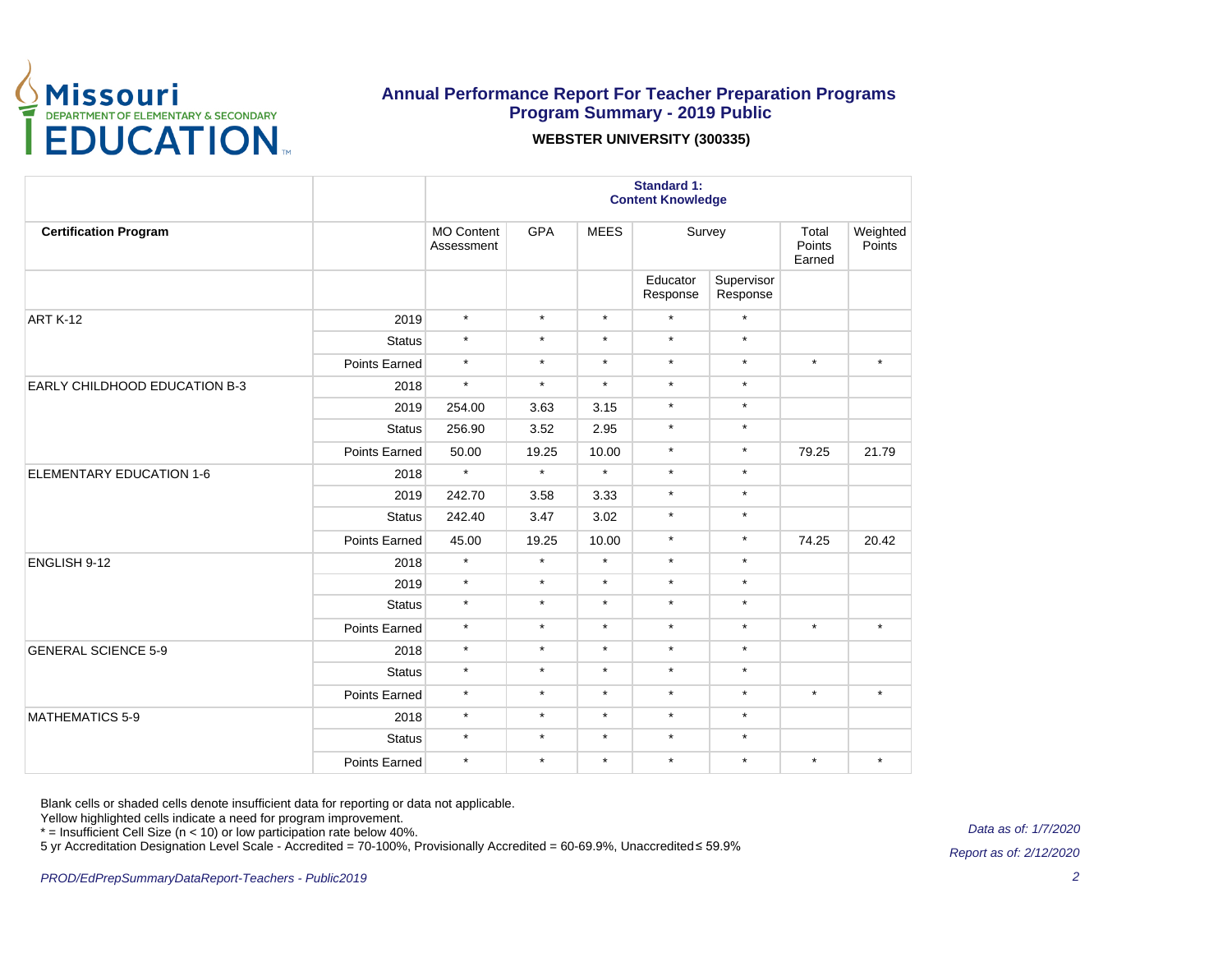

#### **WEBSTER UNIVERSITY (300335)**

| MATHEMATICS 9-12                | 2018          | $\star$ | $\star$ | $\star$ | $\star$ | $\star$ |         |         |
|---------------------------------|---------------|---------|---------|---------|---------|---------|---------|---------|
|                                 | 2019          | $\star$ | $\star$ | $\star$ | $\star$ | $\star$ |         |         |
|                                 | <b>Status</b> | $\star$ | $\star$ | $\star$ | $\star$ | $\star$ |         |         |
|                                 | Points Earned | $\star$ | $\star$ | $\star$ | $\star$ | $\star$ | $\star$ | $\star$ |
| MILD/MOD CROSS CATEGORICAL K-12 | 2018          | 272.80  | 3.66    | 2.64    | $\star$ | $\star$ |         |         |
|                                 | 2019          | $\star$ | $\star$ | $\star$ | $\star$ | $\star$ |         |         |
|                                 | <b>Status</b> | 265.60  | 3.57    | 2.85    | $\star$ | $\star$ |         |         |
|                                 | Points Earned | 50.00   | 19.25   | 10.00   | $\star$ | $\star$ | 79.25   | 21.79   |
| MUSIC - INSTRUMENTAL K-12       | 2019          | $\star$ | $\star$ | $\star$ | $\star$ | $\star$ |         |         |
|                                 | <b>Status</b> | $\star$ | $\star$ | $\star$ | $\star$ | $\star$ |         |         |
|                                 | Points Earned | $\star$ | $\star$ | $\star$ | $\star$ | $\star$ | $\star$ | $\star$ |
| MUSIC - VOCAL K-12              | 2018          | $\star$ | $\star$ | $\star$ | $\star$ | $\star$ |         |         |
|                                 | 2019          | $\star$ | $\star$ | $\star$ | $\star$ | $\star$ |         |         |
|                                 | <b>Status</b> | $\star$ | $\star$ | $\star$ | $\star$ | $\star$ |         |         |
|                                 | Points Earned | $\star$ | $\star$ | $\star$ | $\star$ | $\star$ | $\star$ | $\star$ |
| SOCIAL SCIENCE 5-9              | 2019          | $\star$ | $\star$ | $\star$ | $\star$ | $\star$ |         |         |
|                                 | <b>Status</b> | $\star$ | $\star$ | $\star$ | $\star$ | $\star$ |         |         |
|                                 | Points Earned | $\star$ | $\star$ | $\star$ | $\star$ | $\star$ | $\star$ | $\star$ |
| SOCIAL SCIENCE 9-12             | 2018          | $\star$ | $\star$ | $\star$ | $\star$ | $\star$ |         |         |
|                                 | 2019          | $\star$ | $\star$ | $\star$ | $\star$ | $\star$ |         |         |
|                                 | <b>Status</b> | $\star$ | $\star$ | $\star$ | $\star$ | $\star$ |         |         |
|                                 | Points Earned | $\star$ | $\star$ | $\star$ | $\star$ | $\star$ | $\star$ | $\star$ |
| SPANISH K-12                    | 2018          | $\star$ | $\star$ | $\star$ | $\star$ | $\star$ |         |         |
|                                 | 2019          | $\star$ | $\star$ | $\star$ | $\star$ | $\star$ |         |         |
|                                 | <b>Status</b> | $\star$ | $\star$ | $\star$ | $\star$ | $\star$ |         |         |
|                                 | Points Earned | $\star$ | $\star$ | $\star$ | $\star$ | $\star$ | $\star$ | $\star$ |

Blank cells or shaded cells denote insufficient data for reporting or data not applicable.

Yellow highlighted cells indicate a need for program improvement.

\* = Insufficient Cell Size (n < 10) or low participation rate below 40%.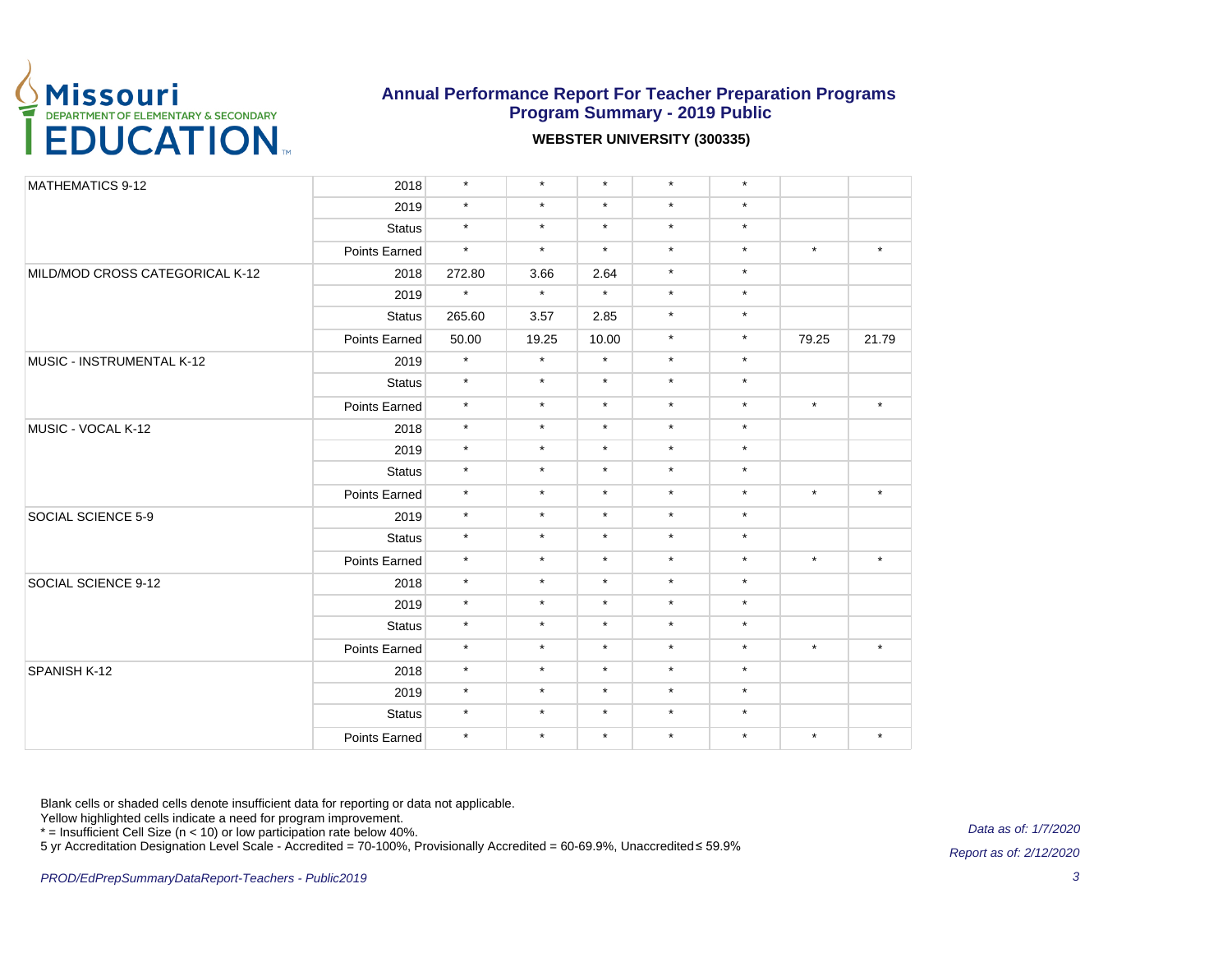

#### **WEBSTER UNIVERSITY (300335)**

|                                 |                      | <b>Standard 2: Student</b><br><b>Learning &amp; Development</b> |                      |                        |                                                            |                    |  |
|---------------------------------|----------------------|-----------------------------------------------------------------|----------------------|------------------------|------------------------------------------------------------|--------------------|--|
| <b>Certification Program</b>    |                      | <b>MEES</b>                                                     | Survey               |                        | Total<br>Points<br>Earned                                  | Weighted<br>Points |  |
|                                 |                      |                                                                 | Educator<br>Response | Supervisor<br>Response |                                                            |                    |  |
| ART K-12                        | 2019                 | $\star$                                                         | $\star$              | $\star$                |                                                            |                    |  |
|                                 | <b>Status</b>        | $\star$                                                         | $\star$              | $\star$                |                                                            |                    |  |
|                                 | Points Earned        | $\star$                                                         | $\star$              | $\star$                | $\star$<br>10.00<br>10.00<br>$\star$<br>$\star$<br>$\star$ | $\star$            |  |
| EARLY CHILDHOOD EDUCATION B-3   | 2018                 | $\star$                                                         | $\star$              | $\star$                |                                                            |                    |  |
|                                 | 2019                 | 3.15                                                            | $\star$              | $\star$                |                                                            |                    |  |
|                                 | <b>Status</b>        | 3.00                                                            | $\star$              | $\star$                |                                                            |                    |  |
|                                 | <b>Points Earned</b> | 10.00                                                           | $\star$              | $\star$                |                                                            | 17.00              |  |
| <b>ELEMENTARY EDUCATION 1-6</b> | 2018                 | $\star$                                                         | $\star$              | $\star$                |                                                            |                    |  |
|                                 | 2019                 | 3.40                                                            | $\star$              | $\star$                |                                                            |                    |  |
|                                 | <b>Status</b>        | 3.15                                                            | $\star$              | $\star$                |                                                            |                    |  |
|                                 | Points Earned        | 10.00                                                           | $\star$              | $\star$                |                                                            | 17.00              |  |
| ENGLISH 9-12                    | 2018                 | $\star$                                                         | $\star$              | $\star$                |                                                            |                    |  |
|                                 | 2019                 | $\star$                                                         | $\star$              | $\star$                |                                                            |                    |  |
|                                 | <b>Status</b>        | $\star$                                                         | $\star$              | $\star$                |                                                            |                    |  |
|                                 | Points Earned        | $\star$                                                         | $\star$              | $\star$                |                                                            | $\star$            |  |
| <b>GENERAL SCIENCE 5-9</b>      | 2018                 | $\star$                                                         | $\star$              | $\star$                |                                                            |                    |  |
|                                 | <b>Status</b>        | $\star$                                                         | $\star$              | $\star$                |                                                            |                    |  |
|                                 | Points Earned        | $\star$                                                         | $\star$              | $\star$                |                                                            | $\star$            |  |
| <b>MATHEMATICS 5-9</b>          | 2018                 | $\star$                                                         | $\star$              | $\star$                |                                                            |                    |  |
|                                 | Status               | $\star$                                                         | $\star$              | $\star$                |                                                            |                    |  |
|                                 | Points Earned        | $\star$                                                         | $\star$              | $\star$                |                                                            | $\star$            |  |

Blank cells or shaded cells denote insufficient data for reporting or data not applicable.

Yellow highlighted cells indicate a need for program improvement.

\* = Insufficient Cell Size (n < 10) or low participation rate below 40%.

5 yr Accreditation Designation Level Scale - Accredited = 70-100%, Provisionally Accredited = 60-69.9%, Unaccredited ≤ 59.9%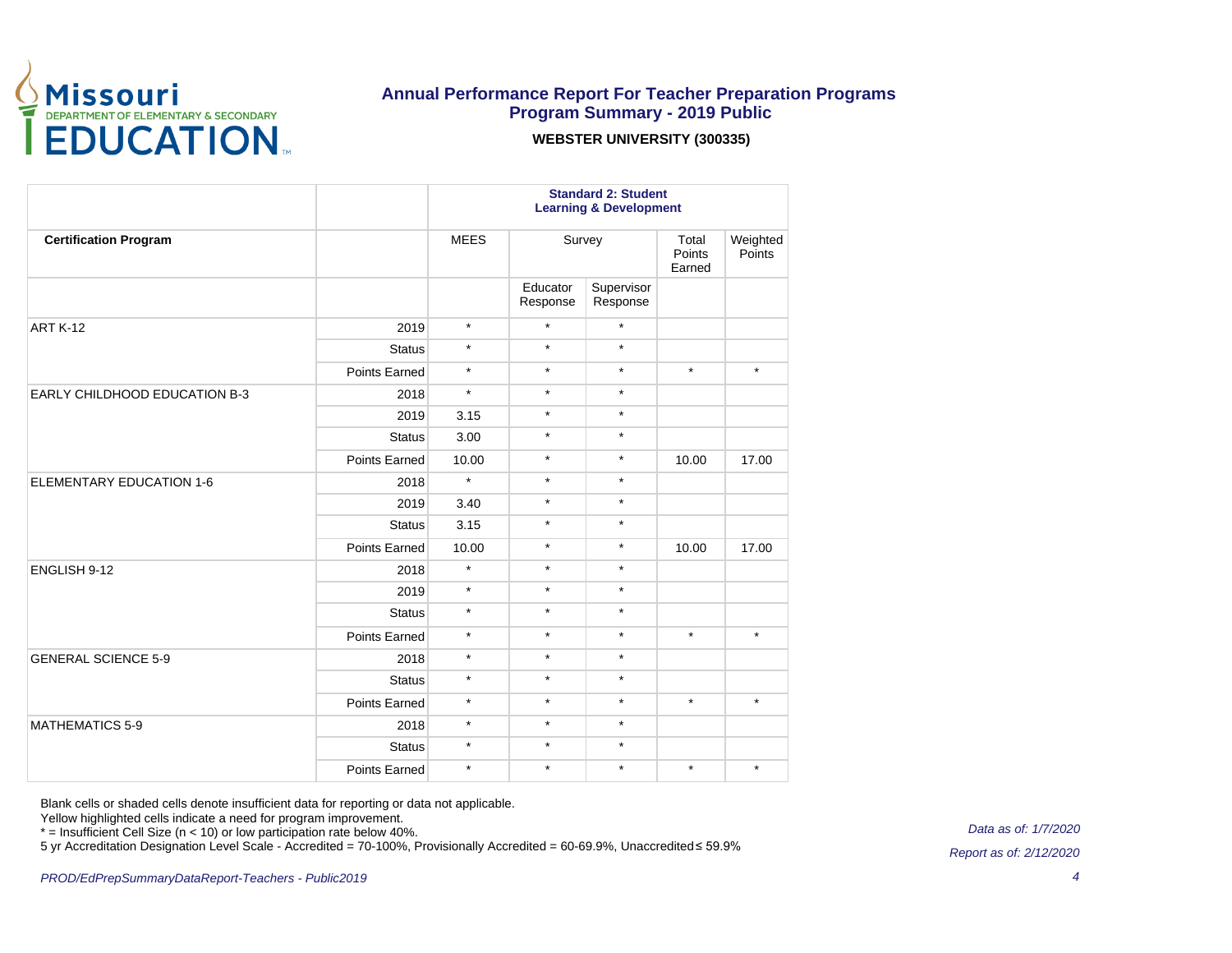

#### **WEBSTER UNIVERSITY (300335)**

| <b>MATHEMATICS 9-12</b>         | 2018          | $\star$ | $\star$                                                                                                                                                                                                                                                                                                                                                                                                                                                                                                                                                                       | $\star$ |                  |         |
|---------------------------------|---------------|---------|-------------------------------------------------------------------------------------------------------------------------------------------------------------------------------------------------------------------------------------------------------------------------------------------------------------------------------------------------------------------------------------------------------------------------------------------------------------------------------------------------------------------------------------------------------------------------------|---------|------------------|---------|
|                                 | 2019          | $\star$ |                                                                                                                                                                                                                                                                                                                                                                                                                                                                                                                                                                               |         |                  |         |
|                                 |               |         | $\star$<br>$\star$<br>$\star$<br>$\star$<br>$\star$<br>$\star$<br>$\star$<br>$\star$<br>$\star$<br>$\star$<br>$\star$<br>$\star$<br>$\star$<br>$\star$<br>$\star$<br>$\star$<br>$\star$<br>$\star$<br>$\star$<br>$\star$<br>$\star$<br>$\star$<br>$\star$<br>$\star$<br>$\star$<br>$\star$<br>$\star$<br>$\star$<br>$\star$<br>$\star$<br>$\star$<br>$\star$<br>$\star$<br>$\star$<br>$\star$<br>$\star$<br>$\star$<br>$\star$<br>$\star$<br>$\star$<br>$\star$<br>$\star$<br>$\star$<br>$\star$<br>$\star$<br>$\star$<br>$\star$<br>$\star$<br>$\star$<br>$\star$<br>$\star$ |         |                  |         |
|                                 | <b>Status</b> | $\star$ |                                                                                                                                                                                                                                                                                                                                                                                                                                                                                                                                                                               |         |                  |         |
|                                 | Points Earned | $\star$ |                                                                                                                                                                                                                                                                                                                                                                                                                                                                                                                                                                               |         |                  | $\star$ |
| MILD/MOD CROSS CATEGORICAL K-12 | 2018          | 2.68    |                                                                                                                                                                                                                                                                                                                                                                                                                                                                                                                                                                               |         |                  |         |
|                                 | 2019          | $\star$ |                                                                                                                                                                                                                                                                                                                                                                                                                                                                                                                                                                               |         |                  |         |
|                                 | <b>Status</b> | 3.03    |                                                                                                                                                                                                                                                                                                                                                                                                                                                                                                                                                                               |         |                  |         |
|                                 | Points Earned | 10.00   |                                                                                                                                                                                                                                                                                                                                                                                                                                                                                                                                                                               |         | 10.00<br>$\star$ | 17.00   |
| MUSIC - INSTRUMENTAL K-12       | 2019          | $\star$ |                                                                                                                                                                                                                                                                                                                                                                                                                                                                                                                                                                               |         |                  |         |
|                                 | <b>Status</b> | $\star$ |                                                                                                                                                                                                                                                                                                                                                                                                                                                                                                                                                                               |         |                  |         |
|                                 | Points Earned | $\star$ |                                                                                                                                                                                                                                                                                                                                                                                                                                                                                                                                                                               |         |                  | $\star$ |
| MUSIC - VOCAL K-12              | 2018          | $\star$ |                                                                                                                                                                                                                                                                                                                                                                                                                                                                                                                                                                               |         |                  |         |
|                                 | 2019          | $\star$ |                                                                                                                                                                                                                                                                                                                                                                                                                                                                                                                                                                               |         |                  |         |
|                                 | <b>Status</b> | $\star$ |                                                                                                                                                                                                                                                                                                                                                                                                                                                                                                                                                                               |         |                  |         |
|                                 | Points Earned | $\star$ |                                                                                                                                                                                                                                                                                                                                                                                                                                                                                                                                                                               |         |                  | $\star$ |
| SOCIAL SCIENCE 5-9              | 2019          | $\star$ |                                                                                                                                                                                                                                                                                                                                                                                                                                                                                                                                                                               |         |                  |         |
|                                 | <b>Status</b> | $\star$ |                                                                                                                                                                                                                                                                                                                                                                                                                                                                                                                                                                               |         |                  |         |
|                                 | Points Earned | $\star$ |                                                                                                                                                                                                                                                                                                                                                                                                                                                                                                                                                                               |         |                  | $\star$ |
| SOCIAL SCIENCE 9-12             | 2018          | $\star$ |                                                                                                                                                                                                                                                                                                                                                                                                                                                                                                                                                                               |         |                  |         |
|                                 | 2019          | $\star$ |                                                                                                                                                                                                                                                                                                                                                                                                                                                                                                                                                                               |         |                  |         |
|                                 | <b>Status</b> | $\star$ |                                                                                                                                                                                                                                                                                                                                                                                                                                                                                                                                                                               |         |                  |         |
|                                 | Points Earned | $\star$ |                                                                                                                                                                                                                                                                                                                                                                                                                                                                                                                                                                               |         |                  | $\star$ |
| SPANISH K-12                    | 2018          | $\star$ |                                                                                                                                                                                                                                                                                                                                                                                                                                                                                                                                                                               |         |                  |         |
|                                 | 2019          | $\star$ |                                                                                                                                                                                                                                                                                                                                                                                                                                                                                                                                                                               |         |                  |         |
|                                 | <b>Status</b> | $\star$ | $\star$                                                                                                                                                                                                                                                                                                                                                                                                                                                                                                                                                                       | $\star$ |                  |         |
|                                 | Points Earned | $\star$ | $\star$                                                                                                                                                                                                                                                                                                                                                                                                                                                                                                                                                                       | $\star$ |                  | $\star$ |

Blank cells or shaded cells denote insufficient data for reporting or data not applicable.

Yellow highlighted cells indicate a need for program improvement.

\* = Insufficient Cell Size (n < 10) or low participation rate below 40%.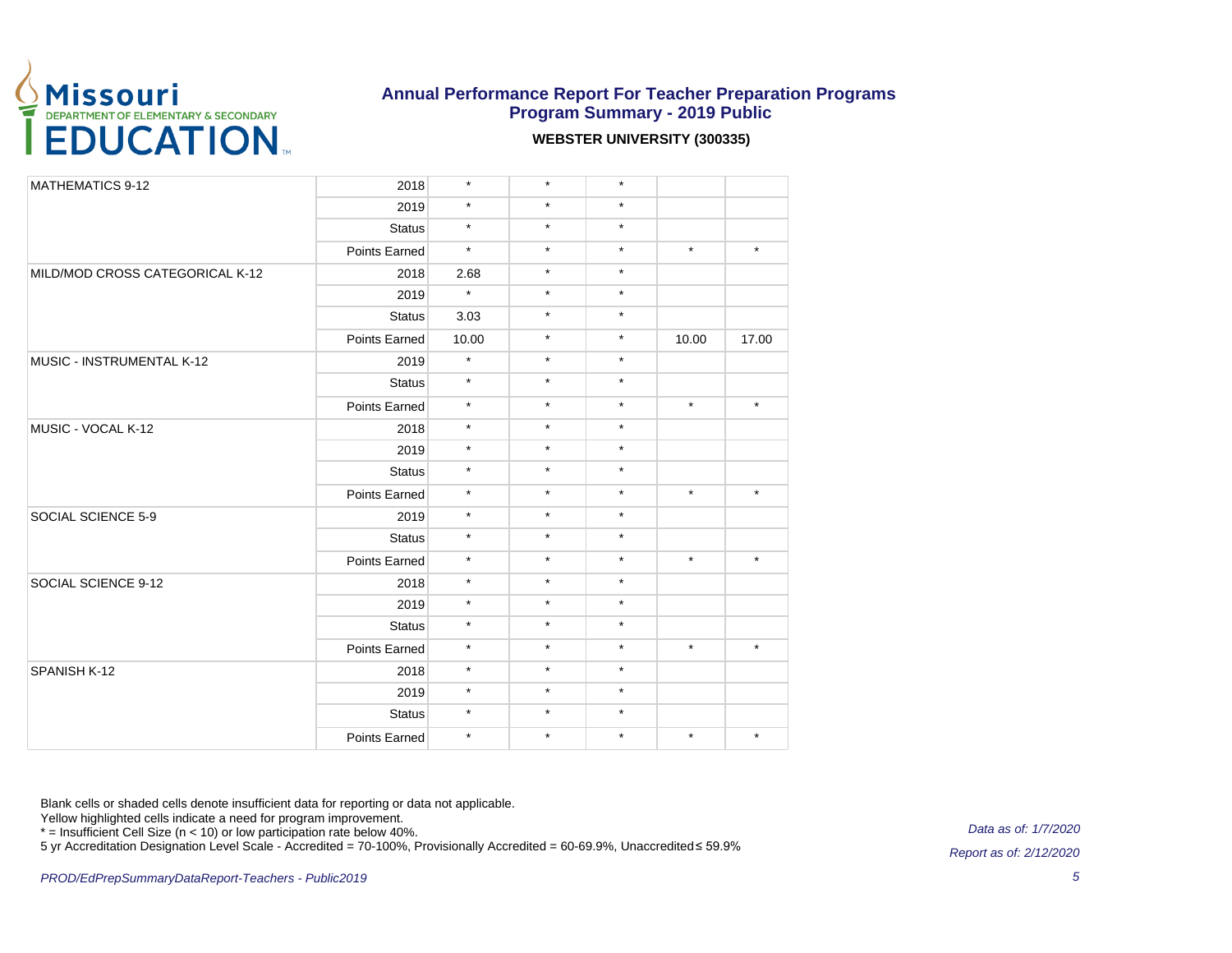

#### **WEBSTER UNIVERSITY (300335)**

|                                 |               | <b>Standard 3:</b><br><b>Curriculum Implementation</b> |                      |                        |                                                                                                 |                    |  |
|---------------------------------|---------------|--------------------------------------------------------|----------------------|------------------------|-------------------------------------------------------------------------------------------------|--------------------|--|
| <b>Certification Program</b>    |               | <b>MEES</b>                                            | Survey               |                        | Total<br>Points<br>Earned                                                                       | Weighted<br>Points |  |
|                                 |               |                                                        | Educator<br>Response | Supervisor<br>Response |                                                                                                 |                    |  |
| <b>ART K-12</b>                 | 2019          | $\star$                                                | $\star$              | $\star$                |                                                                                                 |                    |  |
|                                 | <b>Status</b> | $\star$                                                | $\star$              | $\star$                |                                                                                                 |                    |  |
|                                 | Points Earned | $\star$                                                | $\star$              | $\star$                | $\star$<br>10.00<br>10.00<br>$\star$<br>$\star$<br>$\star$                                      | $\star$            |  |
| EARLY CHILDHOOD EDUCATION B-3   | 2018          | $\star$                                                | $\star$              | $\star$                |                                                                                                 |                    |  |
|                                 | 2019          | 3.20                                                   | $\star$              | $\star$                |                                                                                                 |                    |  |
|                                 | <b>Status</b> | 2.98                                                   | $\star$              | $\star$                |                                                                                                 |                    |  |
|                                 | Points Earned | 10.00                                                  | $\star$              | $\star$                | $\star$                                                                                         | 15.00              |  |
| <b>ELEMENTARY EDUCATION 1-6</b> | 2018          | $\star$                                                | $\star$              |                        |                                                                                                 |                    |  |
|                                 | 2019          | 3.23                                                   | $\star$              | $\star$                |                                                                                                 |                    |  |
|                                 | <b>Status</b> | 3.00                                                   | $\star$              | $\star$                |                                                                                                 |                    |  |
|                                 | Points Earned | 10.00                                                  | $\star$              | $\star$                |                                                                                                 | 15.00              |  |
| ENGLISH 9-12                    | 2018          | $\star$                                                | $\star$              | $\star$                | $\star$<br>$\star$<br>$\star$<br>$\star$<br>$\star$<br>$\star$<br>$\star$<br>$\star$<br>$\star$ |                    |  |
|                                 | 2019          | $\star$                                                | $\star$              |                        |                                                                                                 |                    |  |
|                                 | <b>Status</b> | $\star$                                                | $\star$              |                        |                                                                                                 |                    |  |
|                                 | Points Earned | $\star$                                                | $\star$              |                        |                                                                                                 | $\star$            |  |
| <b>GENERAL SCIENCE 5-9</b>      | 2018          | $\star$                                                | $\star$              |                        |                                                                                                 |                    |  |
|                                 | <b>Status</b> | $\star$                                                | $\star$              |                        |                                                                                                 |                    |  |
|                                 | Points Earned | $\star$                                                | $\star$              |                        |                                                                                                 | $\star$            |  |
| <b>MATHEMATICS 5-9</b>          | 2018          | $\star$                                                | $\star$              |                        |                                                                                                 |                    |  |
|                                 | <b>Status</b> | $\star$                                                | $\star$              |                        |                                                                                                 |                    |  |
|                                 | Points Earned | $\star$                                                | $\star$              |                        |                                                                                                 | $\star$            |  |

Blank cells or shaded cells denote insufficient data for reporting or data not applicable.

Yellow highlighted cells indicate a need for program improvement.

\* = Insufficient Cell Size (n < 10) or low participation rate below 40%.

5 yr Accreditation Designation Level Scale - Accredited = 70-100%, Provisionally Accredited = 60-69.9%, Unaccredited ≤ 59.9%

Data as of: 1/7/2020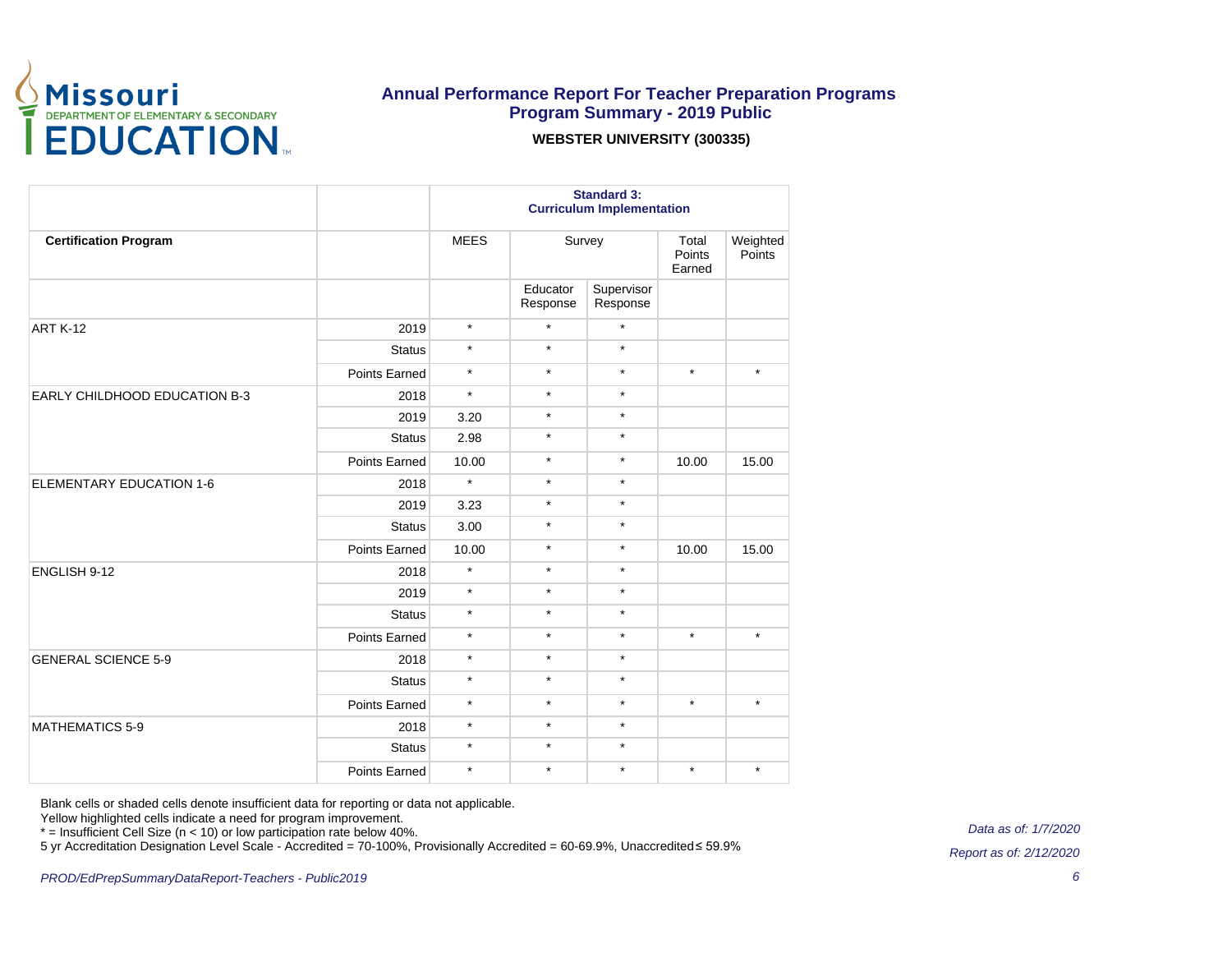

#### **WEBSTER UNIVERSITY (300335)**

| <b>MATHEMATICS 9-12</b>         | 2018          | $\star$ | $\star$ | $\star$ |                                                              |         |
|---------------------------------|---------------|---------|---------|---------|--------------------------------------------------------------|---------|
|                                 | 2019          | $\star$ | $\star$ | $\star$ |                                                              |         |
|                                 | <b>Status</b> | $\star$ | $\star$ | $\star$ |                                                              |         |
|                                 | Points Earned | $\star$ | $\star$ | $\star$ | $\star$                                                      | $\star$ |
| MILD/MOD CROSS CATEGORICAL K-12 | 2018          | 2.68    | $\star$ | $\star$ |                                                              |         |
|                                 | 2019          | $\star$ | $\star$ | $\star$ |                                                              |         |
|                                 | <b>Status</b> | 2.87    | $\star$ | $\star$ |                                                              |         |
|                                 | Points Earned | 10.00   | $\star$ | $\star$ | 10.00<br>$\star$<br>$\star$<br>$\star$<br>$\star$<br>$\star$ | 15.00   |
| MUSIC - INSTRUMENTAL K-12       | 2019          | $\star$ | $\star$ | $\star$ |                                                              |         |
|                                 | <b>Status</b> | $\star$ | $\star$ | $\star$ |                                                              |         |
|                                 | Points Earned | $\star$ | $\star$ | $\star$ |                                                              | $\star$ |
| MUSIC - VOCAL K-12              | 2018          | $\star$ | $\star$ | $\star$ |                                                              |         |
|                                 | 2019          | $\star$ | $\star$ | $\star$ |                                                              |         |
|                                 | <b>Status</b> | $\star$ | $\star$ | $\star$ |                                                              |         |
|                                 | Points Earned | $\star$ | $\star$ | $\star$ |                                                              | $\star$ |
| SOCIAL SCIENCE 5-9              | 2019          | $\star$ | $\star$ | $\star$ |                                                              |         |
|                                 | <b>Status</b> | $\star$ | $\star$ | $\star$ |                                                              |         |
|                                 | Points Earned | $\star$ | $\star$ | $\star$ |                                                              | $\star$ |
| SOCIAL SCIENCE 9-12             | 2018          | $\star$ | $\star$ | $\star$ |                                                              |         |
|                                 | 2019          | $\star$ | $\star$ | $\star$ |                                                              |         |
|                                 | <b>Status</b> | $\star$ | $\star$ | $\star$ |                                                              |         |
|                                 | Points Earned | $\star$ | $\star$ | $\star$ |                                                              | $\star$ |
| SPANISH K-12                    | 2018          | $\star$ | $\star$ | $\star$ |                                                              |         |
|                                 | 2019          | $\star$ | $\star$ | $\star$ |                                                              |         |
|                                 | <b>Status</b> | $\star$ | $\star$ | $\star$ |                                                              |         |
|                                 | Points Earned | $\star$ | $\star$ | $\star$ |                                                              | $\star$ |

Blank cells or shaded cells denote insufficient data for reporting or data not applicable.

Yellow highlighted cells indicate a need for program improvement.

\* = Insufficient Cell Size (n < 10) or low participation rate below 40%.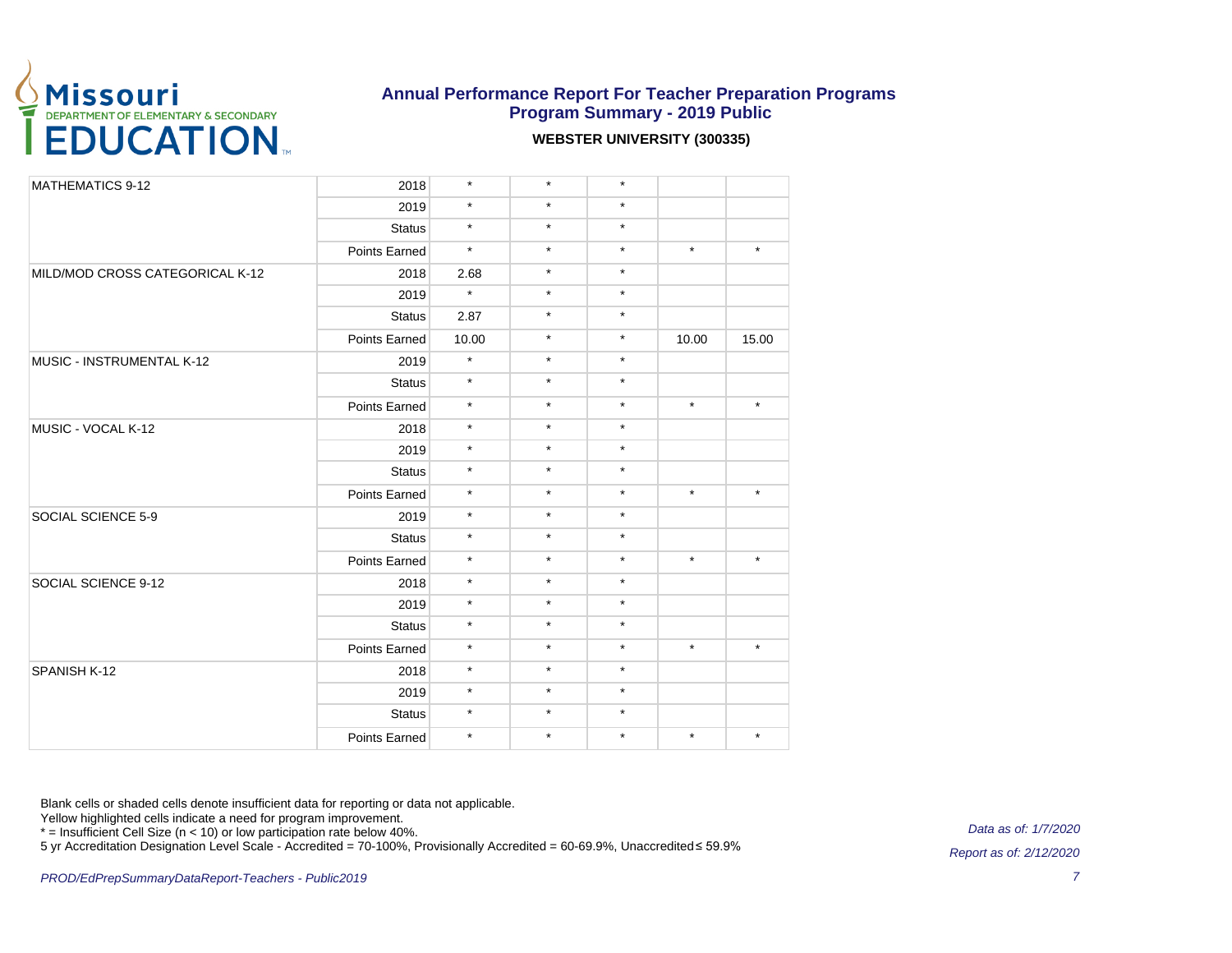

#### **WEBSTER UNIVERSITY (300335)**

|                                      |               | <b>Standard 4:</b><br><b>Critical Thinking</b> |                      |                        |                                      |                    |  |
|--------------------------------------|---------------|------------------------------------------------|----------------------|------------------------|--------------------------------------|--------------------|--|
| <b>Certification Program</b>         |               | <b>MEES</b>                                    |                      | Survey                 | Total<br>Points<br>Earned            | Weighted<br>Points |  |
|                                      |               |                                                | Educator<br>Response | Supervisor<br>Response |                                      |                    |  |
| <b>ART K-12</b>                      | 2019          | $\star$                                        | $\star$              | $\star$                |                                      |                    |  |
|                                      | <b>Status</b> | $\star$                                        | $\star$              | $\star$                |                                      |                    |  |
|                                      | Points Earned | $\star$                                        | $\star$              | $\star$                | $\star$                              | $\star$            |  |
| <b>EARLY CHILDHOOD EDUCATION B-3</b> | 2018          | $\star$                                        | $\star$              | $\star$                | 10.00<br>10.00<br>$\star$<br>$\star$ |                    |  |
|                                      | 2019          | 3.00                                           | $\star$              | $\star$                |                                      |                    |  |
|                                      | <b>Status</b> | 2.87                                           | $\star$              | $\star$                |                                      |                    |  |
|                                      | Points Earned | 10.00                                          | $\star$              | $\star$                |                                      | 5.00               |  |
| <b>ELEMENTARY EDUCATION 1-6</b>      | 2018          | $\star$                                        | $\star$              | $\star$                |                                      |                    |  |
|                                      | 2019          | 3.17                                           | $\star$              | $\star$                |                                      |                    |  |
|                                      | <b>Status</b> | 2.96                                           | $\star$              | $\star$                |                                      |                    |  |
|                                      | Points Earned | 10.00                                          | $\star$              | $\star$                | $\star$                              | 5.00               |  |
| ENGLISH 9-12                         | 2018          | $\star$                                        | $\star$              | $\star$                |                                      |                    |  |
|                                      | 2019          | $\star$                                        | $\star$              | $\star$                |                                      |                    |  |
|                                      | <b>Status</b> | $\star$                                        | $\star$              | $\star$                |                                      |                    |  |
|                                      | Points Earned | $\star$                                        | $\star$              | $\star$                |                                      | $\star$            |  |
| <b>GENERAL SCIENCE 5-9</b>           | 2018          | $\star$                                        | $\star$              | $\star$                |                                      |                    |  |
|                                      | <b>Status</b> | $\star$                                        | $\star$              | $\star$                |                                      |                    |  |
|                                      | Points Earned | $\star$                                        | $\star$              | $\star$                |                                      | $\star$            |  |
| <b>MATHEMATICS 5-9</b>               | 2018          | $\star$                                        | $\star$              | $\star$                |                                      |                    |  |
|                                      | <b>Status</b> | $\star$                                        | $\star$              | $\star$                |                                      |                    |  |
|                                      | Points Earned | $\star$                                        | $\star$              | $\star$                |                                      | $\star$            |  |

Blank cells or shaded cells denote insufficient data for reporting or data not applicable.

Yellow highlighted cells indicate a need for program improvement.

\* = Insufficient Cell Size (n < 10) or low participation rate below 40%.

5 yr Accreditation Designation Level Scale - Accredited = 70-100%, Provisionally Accredited = 60-69.9%, Unaccredited ≤ 59.9%

Data as of: 1/7/2020

8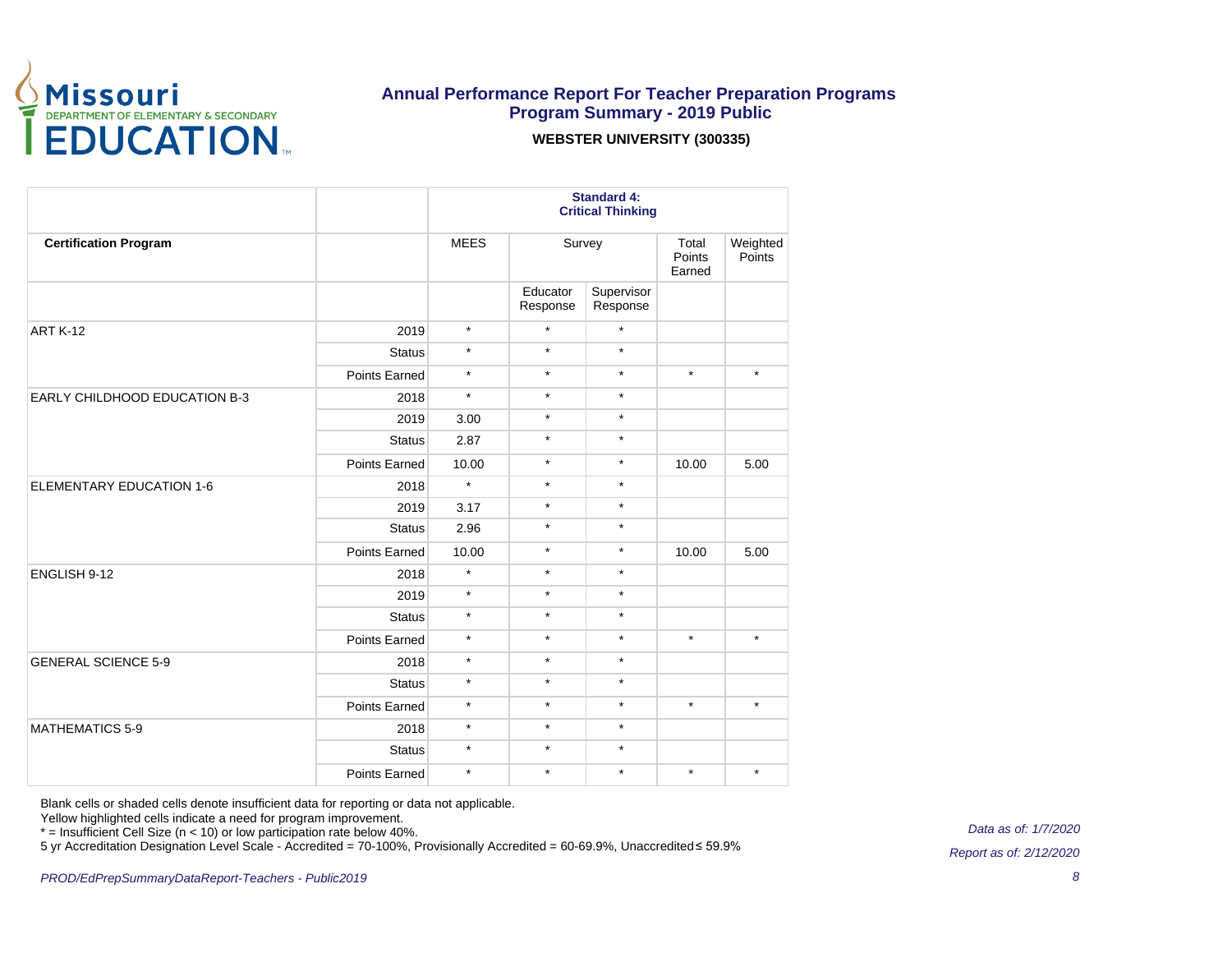

#### **WEBSTER UNIVERSITY (300335)**

| MATHEMATICS 9-12                | 2018                 | $\star$ | $\star$ | $\star$ |                                                              |         |
|---------------------------------|----------------------|---------|---------|---------|--------------------------------------------------------------|---------|
|                                 | 2019                 | $\star$ | $\star$ | $\star$ |                                                              |         |
|                                 | <b>Status</b>        | $\star$ | $\star$ | $\star$ |                                                              |         |
|                                 | Points Earned        | $\star$ | $\star$ | $\star$ | $\star$                                                      | $\star$ |
| MILD/MOD CROSS CATEGORICAL K-12 | 2018                 | 2.41    | $\star$ | $\star$ |                                                              |         |
|                                 | 2019                 | $\star$ | $\star$ | $\star$ |                                                              |         |
|                                 | <b>Status</b>        | 2.73    | $\star$ | $\star$ |                                                              |         |
|                                 | Points Earned        | 10.00   | $\star$ | $\star$ | 10.00<br>$\star$<br>$\star$<br>$\star$<br>$\star$<br>$\star$ | 5.00    |
| MUSIC - INSTRUMENTAL K-12       | 2019                 | $\star$ | $\star$ | $\star$ |                                                              |         |
|                                 | <b>Status</b>        | $\star$ | $\star$ | $\star$ |                                                              |         |
|                                 | <b>Points Earned</b> | $\star$ | $\star$ | $\star$ |                                                              | $\star$ |
| MUSIC - VOCAL K-12              | 2018                 | $\star$ | $\star$ | $\star$ |                                                              |         |
|                                 | 2019                 | $\star$ | $\star$ | $\star$ |                                                              |         |
|                                 | <b>Status</b>        | $\star$ | $\star$ | $\star$ |                                                              |         |
|                                 | Points Earned        | $\star$ | $\star$ | $\star$ |                                                              | $\star$ |
| SOCIAL SCIENCE 5-9              | 2019                 | $\star$ | $\star$ | $\star$ |                                                              |         |
|                                 | <b>Status</b>        | $\star$ | $\star$ | $\star$ |                                                              |         |
|                                 | Points Earned        | $\star$ | $\star$ | $\star$ |                                                              | $\star$ |
| SOCIAL SCIENCE 9-12             | 2018                 | $\star$ | $\star$ | $\star$ |                                                              |         |
|                                 | 2019                 | $\star$ | $\star$ | $\star$ |                                                              |         |
|                                 | <b>Status</b>        | $\star$ | $\star$ | $\star$ |                                                              |         |
|                                 | Points Earned        | $\star$ | $\star$ | $\star$ |                                                              | $\star$ |
| SPANISH K-12                    | 2018                 | $\star$ | $\star$ | $\star$ |                                                              |         |
|                                 | 2019                 | $\star$ | $\star$ | $\star$ |                                                              |         |
|                                 | <b>Status</b>        | $\star$ | $\star$ | $\star$ |                                                              |         |
|                                 | Points Earned        | $\star$ | $\star$ | $\star$ |                                                              | $\star$ |

Blank cells or shaded cells denote insufficient data for reporting or data not applicable.

Yellow highlighted cells indicate a need for program improvement.

\* = Insufficient Cell Size (n < 10) or low participation rate below 40%.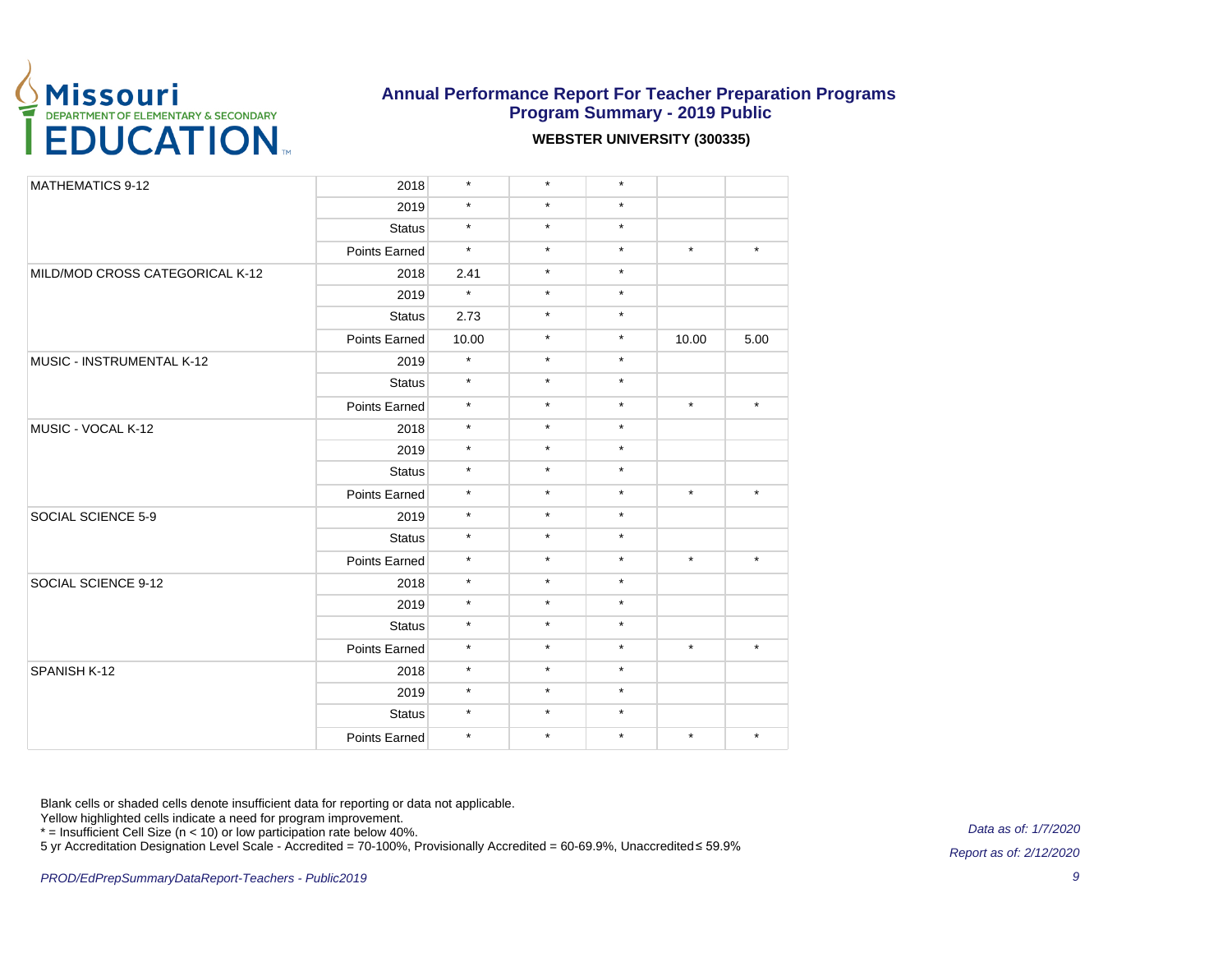

#### **WEBSTER UNIVERSITY (300335)**

|                                 |               | <b>Standard 5:</b><br><b>Classroom Environment</b> |                      |                        |                                                                                         |                    |  |
|---------------------------------|---------------|----------------------------------------------------|----------------------|------------------------|-----------------------------------------------------------------------------------------|--------------------|--|
| <b>Certification Program</b>    |               | <b>MEES</b>                                        |                      | Survey                 |                                                                                         | Weighted<br>Points |  |
|                                 |               |                                                    | Educator<br>Response | Supervisor<br>Response |                                                                                         |                    |  |
| <b>ART K-12</b>                 | 2019          | $\star$                                            | $\star$              | $\star$                |                                                                                         |                    |  |
|                                 | <b>Status</b> | $\star$                                            | $\star$              | $\star$                |                                                                                         |                    |  |
|                                 | Points Earned | $\star$                                            | $\star$              | $\star$                | Total<br>Points<br>Earned<br>$\star$<br>10.00<br>10.00<br>$\star$<br>$\star$<br>$\star$ | $\star$            |  |
| EARLY CHILDHOOD EDUCATION B-3   | 2018          | $\star$                                            | $\star$              | $\star$                |                                                                                         |                    |  |
|                                 | 2019          | 3.10                                               | $\star$              | $\star$                |                                                                                         |                    |  |
|                                 | <b>Status</b> | 2.92                                               | $\star$              | $\star$                |                                                                                         |                    |  |
|                                 | Points Earned | 10.00                                              | $\star$              | $\star$                |                                                                                         | 15.00              |  |
| <b>ELEMENTARY EDUCATION 1-6</b> | 2018          | $\star$                                            | $\star$              | $\star$                |                                                                                         |                    |  |
|                                 | 2019          | 3.30                                               | $\star$              | $\star$                |                                                                                         |                    |  |
|                                 | <b>Status</b> | 2.99                                               | $\star$              | $\star$                |                                                                                         |                    |  |
|                                 | Points Earned | 10.00                                              | $\star$              | $\star$                |                                                                                         | 15.00              |  |
| ENGLISH 9-12                    | 2018          | $\star$                                            | $\star$              | $\star$                |                                                                                         |                    |  |
|                                 | 2019          | $\star$                                            | $\star$              | $\star$                |                                                                                         |                    |  |
|                                 | <b>Status</b> | $\star$                                            | $\star$              | $\star$                |                                                                                         |                    |  |
|                                 | Points Earned | $\star$                                            | $\star$              | $\star$                |                                                                                         | $\star$            |  |
| <b>GENERAL SCIENCE 5-9</b>      | 2018          | $\star$                                            | $\star$              | $\star$                |                                                                                         |                    |  |
|                                 | <b>Status</b> | $\star$                                            | $\star$              | $\star$                |                                                                                         |                    |  |
|                                 | Points Earned | $\star$                                            | $\star$              | $\star$                |                                                                                         | $\star$            |  |
| <b>MATHEMATICS 5-9</b>          | 2018          | $\star$                                            | $\star$              | $\star$                |                                                                                         |                    |  |
|                                 | <b>Status</b> | $\star$                                            | $\star$              | $\star$                |                                                                                         |                    |  |
|                                 | Points Earned | $\star$                                            | $\star$              | $\star$                |                                                                                         | $\star$            |  |

Blank cells or shaded cells denote insufficient data for reporting or data not applicable.

Yellow highlighted cells indicate a need for program improvement.

\* = Insufficient Cell Size (n < 10) or low participation rate below 40%.

5 yr Accreditation Designation Level Scale - Accredited = 70-100%, Provisionally Accredited = 60-69.9%, Unaccredited ≤ 59.9%

Data as of: 1/7/2020

10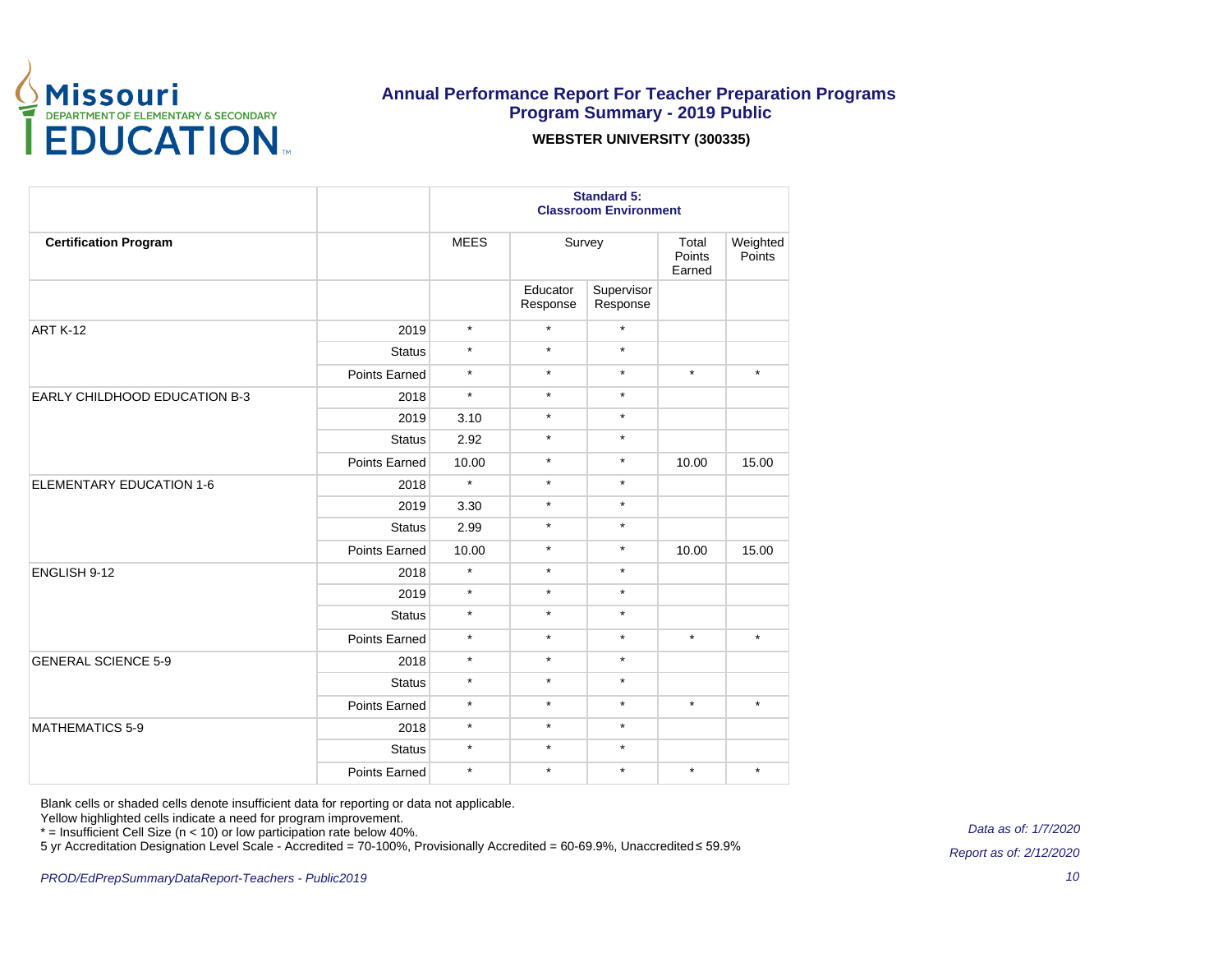

#### **WEBSTER UNIVERSITY (300335)**

| <b>MATHEMATICS 9-12</b>         | 2018          | $\star$ | $\star$ | $\star$ |                                                              |         |
|---------------------------------|---------------|---------|---------|---------|--------------------------------------------------------------|---------|
|                                 | 2019          | $\star$ | $\star$ | $\star$ |                                                              |         |
|                                 | <b>Status</b> | $\star$ | $\star$ | $\star$ |                                                              |         |
|                                 | Points Earned | $\star$ | $\star$ | $\star$ | $\star$                                                      | $\star$ |
| MILD/MOD CROSS CATEGORICAL K-12 | 2018          | 2.59    | $\star$ | $\star$ |                                                              |         |
|                                 | 2019          | $\star$ | $\star$ | $\star$ |                                                              |         |
|                                 | <b>Status</b> | 2.77    | $\star$ | $\star$ |                                                              |         |
|                                 | Points Earned | 10.00   | $\star$ | $\star$ | 10.00<br>$\star$<br>$\star$<br>$\star$<br>$\star$<br>$\star$ | 15.00   |
| MUSIC - INSTRUMENTAL K-12       | 2019          | $\star$ | $\star$ | $\star$ |                                                              |         |
|                                 | <b>Status</b> | $\star$ | $\star$ | $\star$ |                                                              |         |
|                                 | Points Earned | $\star$ | $\star$ | $\star$ |                                                              | $\star$ |
| MUSIC - VOCAL K-12              | 2018          | $\star$ | $\star$ | $\star$ |                                                              |         |
|                                 | 2019          | $\star$ | $\star$ | $\star$ |                                                              |         |
|                                 | <b>Status</b> | $\star$ | $\star$ | $\star$ |                                                              |         |
|                                 | Points Earned | $\star$ | $\star$ | $\star$ |                                                              | $\star$ |
| SOCIAL SCIENCE 5-9              | 2019          | $\star$ | $\star$ | $\star$ |                                                              |         |
|                                 | <b>Status</b> | $\star$ | $\star$ | $\star$ |                                                              |         |
|                                 | Points Earned | $\star$ | $\star$ | $\star$ |                                                              | $\star$ |
| SOCIAL SCIENCE 9-12             | 2018          | $\star$ | $\star$ | $\star$ |                                                              |         |
|                                 | 2019          | $\star$ | $\star$ | $\star$ |                                                              |         |
|                                 | <b>Status</b> | $\star$ | $\star$ | $\star$ |                                                              |         |
|                                 | Points Earned | $\star$ | $\star$ | $\star$ |                                                              | $\star$ |
| SPANISH K-12                    | 2018          | $\star$ | $\star$ | $\star$ |                                                              |         |
|                                 | 2019          | $\star$ | $\star$ | $\star$ |                                                              |         |
|                                 | <b>Status</b> | $\star$ | $\star$ | $\star$ |                                                              |         |
|                                 | Points Earned | $\star$ | $\star$ | $\star$ |                                                              | $\star$ |

Blank cells or shaded cells denote insufficient data for reporting or data not applicable.

Yellow highlighted cells indicate a need for program improvement.

\* = Insufficient Cell Size (n < 10) or low participation rate below 40%.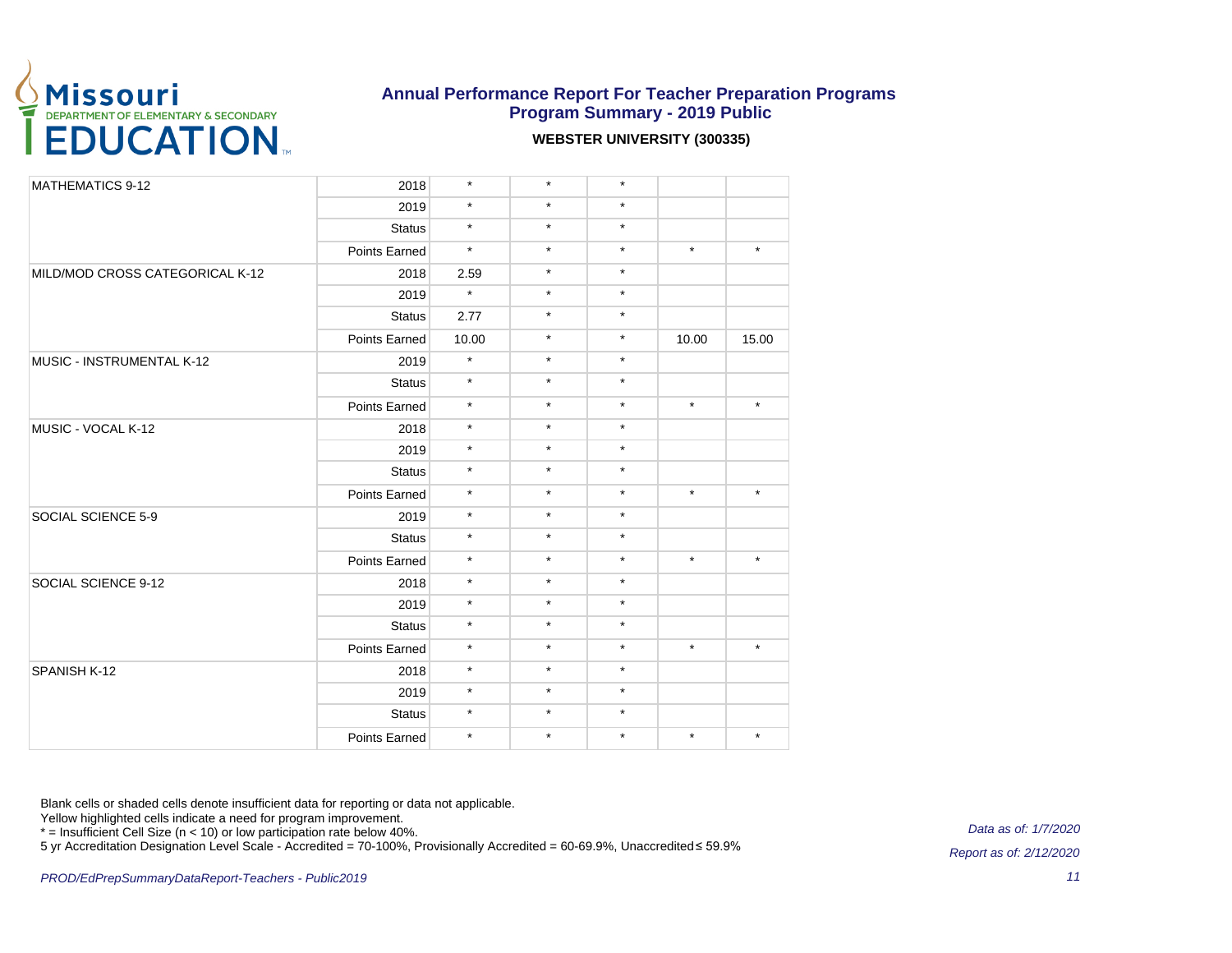

#### **WEBSTER UNIVERSITY (300335)**

|                                      |               | <b>Standard 6:</b><br><b>Effective Communication</b> |                      |                        |                                                            |                    |  |
|--------------------------------------|---------------|------------------------------------------------------|----------------------|------------------------|------------------------------------------------------------|--------------------|--|
| <b>Certification Program</b>         |               | <b>MEES</b>                                          |                      | Survey                 | Total<br>Points<br>Earned                                  | Weighted<br>Points |  |
|                                      |               |                                                      | Educator<br>Response | Supervisor<br>Response |                                                            |                    |  |
| <b>ART K-12</b>                      | 2019          | $\star$                                              | $\star$              | $\star$                |                                                            |                    |  |
|                                      | <b>Status</b> | $\star$                                              | $\star$              | $\star$                |                                                            |                    |  |
|                                      | Points Earned | $\star$                                              | $\star$              | $\star$                | $\star$<br>10.00<br>10.00<br>$\star$<br>$\star$<br>$\star$ | $\star$            |  |
| <b>EARLY CHILDHOOD EDUCATION B-3</b> | 2018          | $\star$                                              | $\star$              | $\star$                |                                                            |                    |  |
|                                      | 2019          | 3.20                                                 | $^\star$             | $\star$                |                                                            |                    |  |
|                                      | <b>Status</b> | 3.03                                                 | $\star$              | $\star$                |                                                            |                    |  |
|                                      | Points Earned | 10.00                                                | $\star$              | $\star$                |                                                            | 3.00               |  |
| <b>ELEMENTARY EDUCATION 1-6</b>      | 2018          | $\star$                                              | $^\star$             | $\star$                |                                                            |                    |  |
|                                      | 2019          | 3.30                                                 | $\star$              | $\star$                |                                                            |                    |  |
|                                      | <b>Status</b> | 3.13                                                 | $^\star$             | $\star$                |                                                            |                    |  |
|                                      | Points Earned | 10.00                                                | $\star$              | $\star$                |                                                            | 3.00               |  |
| ENGLISH 9-12                         | 2018          | $\star$                                              | $\star$              | $\star$                |                                                            |                    |  |
|                                      | 2019          | $\star$                                              | $\star$              | $\star$                |                                                            |                    |  |
|                                      | <b>Status</b> | $\star$                                              | $\star$              | $\star$                |                                                            |                    |  |
|                                      | Points Earned | $\star$                                              | $\star$              | $\star$                |                                                            | $\star$            |  |
| <b>GENERAL SCIENCE 5-9</b>           | 2018          | $\star$                                              | $\star$              | $\star$                |                                                            |                    |  |
|                                      | <b>Status</b> | $\star$                                              | $\star$              | $\star$                |                                                            |                    |  |
|                                      | Points Earned | $\star$                                              | $\star$              | $\star$                |                                                            | $\star$            |  |
| <b>MATHEMATICS 5-9</b>               | 2018          | $\star$                                              | $\star$              | $\star$                |                                                            |                    |  |
|                                      | <b>Status</b> | $\star$                                              | $\star$              | $\star$                |                                                            |                    |  |
|                                      | Points Earned | $\star$                                              | $^\star$             | $\star$                |                                                            | $\star$            |  |

Blank cells or shaded cells denote insufficient data for reporting or data not applicable.

Yellow highlighted cells indicate a need for program improvement.

\* = Insufficient Cell Size (n < 10) or low participation rate below 40%.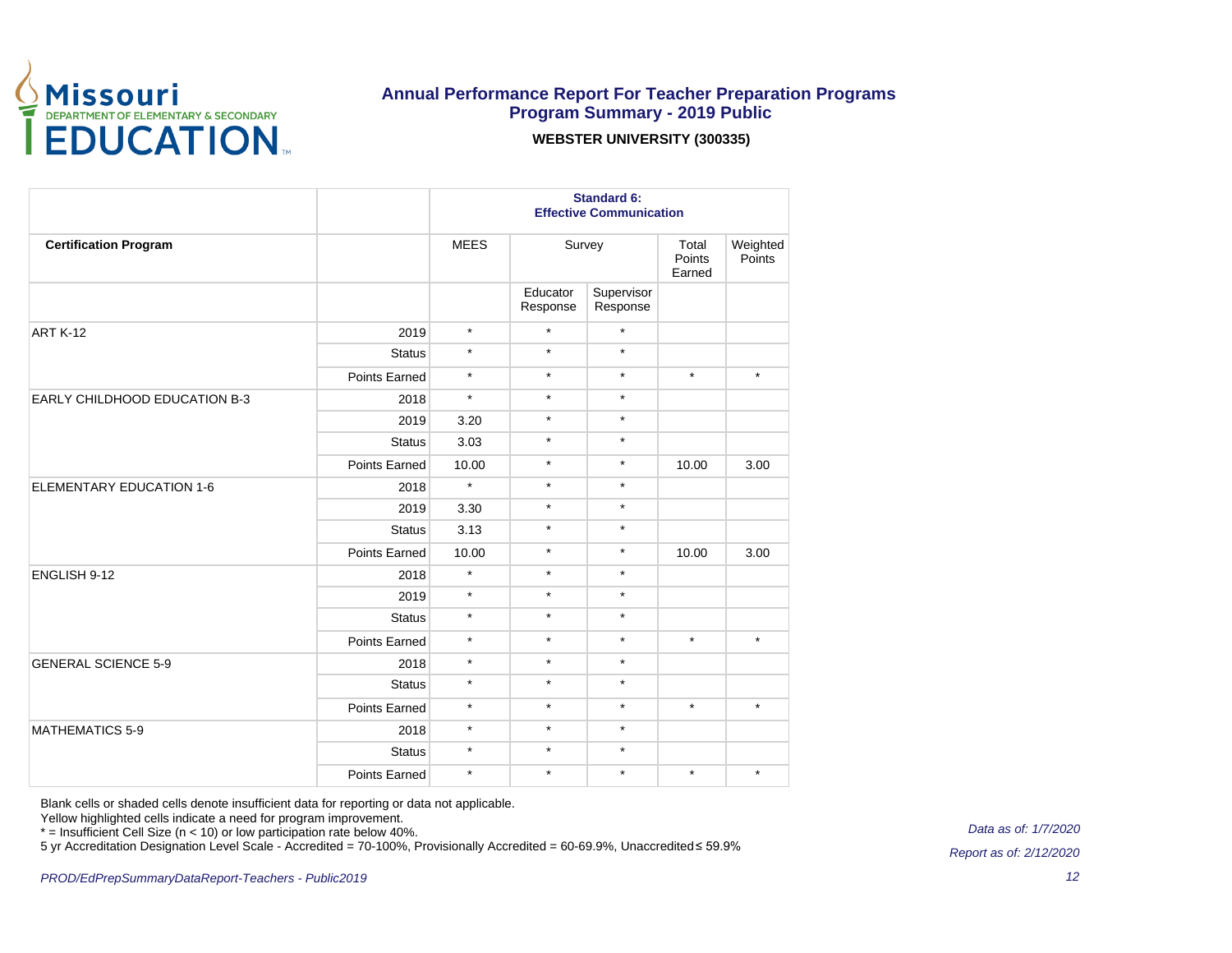

#### **WEBSTER UNIVERSITY (300335)**

| <b>MATHEMATICS 9-12</b>         | 2018                                                                                                                                                                                                                                                                                                                                                                                                                                                                                                                                                     | $\star$ | $\star$ | $\star$ |                                                                                                 |         |
|---------------------------------|----------------------------------------------------------------------------------------------------------------------------------------------------------------------------------------------------------------------------------------------------------------------------------------------------------------------------------------------------------------------------------------------------------------------------------------------------------------------------------------------------------------------------------------------------------|---------|---------|---------|-------------------------------------------------------------------------------------------------|---------|
|                                 | 2019<br>$\star$<br>$\star$<br><b>Status</b><br>$\star$<br>Points Earned<br>2018<br>$\star$<br>2019<br><b>Status</b><br>Points Earned<br>$\star$<br>2019<br>$\star$<br><b>Status</b><br>$\star$<br>Points Earned<br>$\star$<br>2018<br>$\star$<br>2019<br>$\star$<br><b>Status</b><br>$\star$<br>Points Earned<br>$\star$<br>2019<br>$\star$<br><b>Status</b><br>$\star$<br>Points Earned<br>$\star$<br>2018<br>$\star$<br>2019<br>$\star$<br><b>Status</b><br>$\star$<br>Points Earned<br>$\star$<br>2018<br>$\star$<br>2019<br>$\star$<br><b>Status</b> |         | $\star$ | $\star$ |                                                                                                 |         |
|                                 |                                                                                                                                                                                                                                                                                                                                                                                                                                                                                                                                                          |         | $\star$ | $\star$ |                                                                                                 |         |
|                                 |                                                                                                                                                                                                                                                                                                                                                                                                                                                                                                                                                          |         | $\star$ | $\star$ | $\star$                                                                                         | $\star$ |
| MILD/MOD CROSS CATEGORICAL K-12 |                                                                                                                                                                                                                                                                                                                                                                                                                                                                                                                                                          | 2.77    | $\star$ | $\star$ |                                                                                                 |         |
|                                 |                                                                                                                                                                                                                                                                                                                                                                                                                                                                                                                                                          |         | $\star$ | $\star$ |                                                                                                 |         |
|                                 |                                                                                                                                                                                                                                                                                                                                                                                                                                                                                                                                                          | 3.05    | $\star$ | $\star$ |                                                                                                 |         |
|                                 |                                                                                                                                                                                                                                                                                                                                                                                                                                                                                                                                                          | 10.00   | $\star$ | $\star$ | 10.00<br>$\star$<br>$\star$<br>$\star$<br>$\star$<br>$\star$                                    | 3.00    |
| MUSIC - INSTRUMENTAL K-12       |                                                                                                                                                                                                                                                                                                                                                                                                                                                                                                                                                          |         | $\star$ | $\star$ |                                                                                                 |         |
|                                 |                                                                                                                                                                                                                                                                                                                                                                                                                                                                                                                                                          |         | $\star$ | $\star$ |                                                                                                 |         |
|                                 |                                                                                                                                                                                                                                                                                                                                                                                                                                                                                                                                                          |         | $\star$ | $\star$ |                                                                                                 | $\star$ |
| MUSIC - VOCAL K-12              |                                                                                                                                                                                                                                                                                                                                                                                                                                                                                                                                                          |         | $\star$ | $\star$ |                                                                                                 |         |
|                                 |                                                                                                                                                                                                                                                                                                                                                                                                                                                                                                                                                          |         | $\star$ | $\star$ |                                                                                                 |         |
|                                 |                                                                                                                                                                                                                                                                                                                                                                                                                                                                                                                                                          |         | $\star$ | $\star$ |                                                                                                 |         |
|                                 |                                                                                                                                                                                                                                                                                                                                                                                                                                                                                                                                                          |         | $\star$ | $\star$ |                                                                                                 | $\star$ |
| SOCIAL SCIENCE 5-9              |                                                                                                                                                                                                                                                                                                                                                                                                                                                                                                                                                          |         | $\star$ | $\star$ | $\star$<br>$\star$<br>$\star$<br>$\star$<br>$\star$<br>$\star$<br>$\star$<br>$\star$<br>$\star$ |         |
|                                 |                                                                                                                                                                                                                                                                                                                                                                                                                                                                                                                                                          |         | $\star$ |         |                                                                                                 |         |
|                                 |                                                                                                                                                                                                                                                                                                                                                                                                                                                                                                                                                          |         | $\star$ |         |                                                                                                 | $\star$ |
| SOCIAL SCIENCE 9-12             |                                                                                                                                                                                                                                                                                                                                                                                                                                                                                                                                                          |         | $\star$ |         |                                                                                                 |         |
|                                 |                                                                                                                                                                                                                                                                                                                                                                                                                                                                                                                                                          |         | $\star$ |         |                                                                                                 |         |
|                                 |                                                                                                                                                                                                                                                                                                                                                                                                                                                                                                                                                          |         | $\star$ |         |                                                                                                 |         |
|                                 |                                                                                                                                                                                                                                                                                                                                                                                                                                                                                                                                                          |         | $\star$ |         |                                                                                                 | $\star$ |
| SPANISH K-12                    |                                                                                                                                                                                                                                                                                                                                                                                                                                                                                                                                                          |         | $\star$ |         |                                                                                                 |         |
|                                 |                                                                                                                                                                                                                                                                                                                                                                                                                                                                                                                                                          |         | $\star$ |         |                                                                                                 |         |
|                                 |                                                                                                                                                                                                                                                                                                                                                                                                                                                                                                                                                          |         | $\star$ |         |                                                                                                 |         |
|                                 | Points Earned                                                                                                                                                                                                                                                                                                                                                                                                                                                                                                                                            | $\star$ | $\star$ | $\star$ |                                                                                                 | $\star$ |

Blank cells or shaded cells denote insufficient data for reporting or data not applicable.

Yellow highlighted cells indicate a need for program improvement.

\* = Insufficient Cell Size (n < 10) or low participation rate below 40%.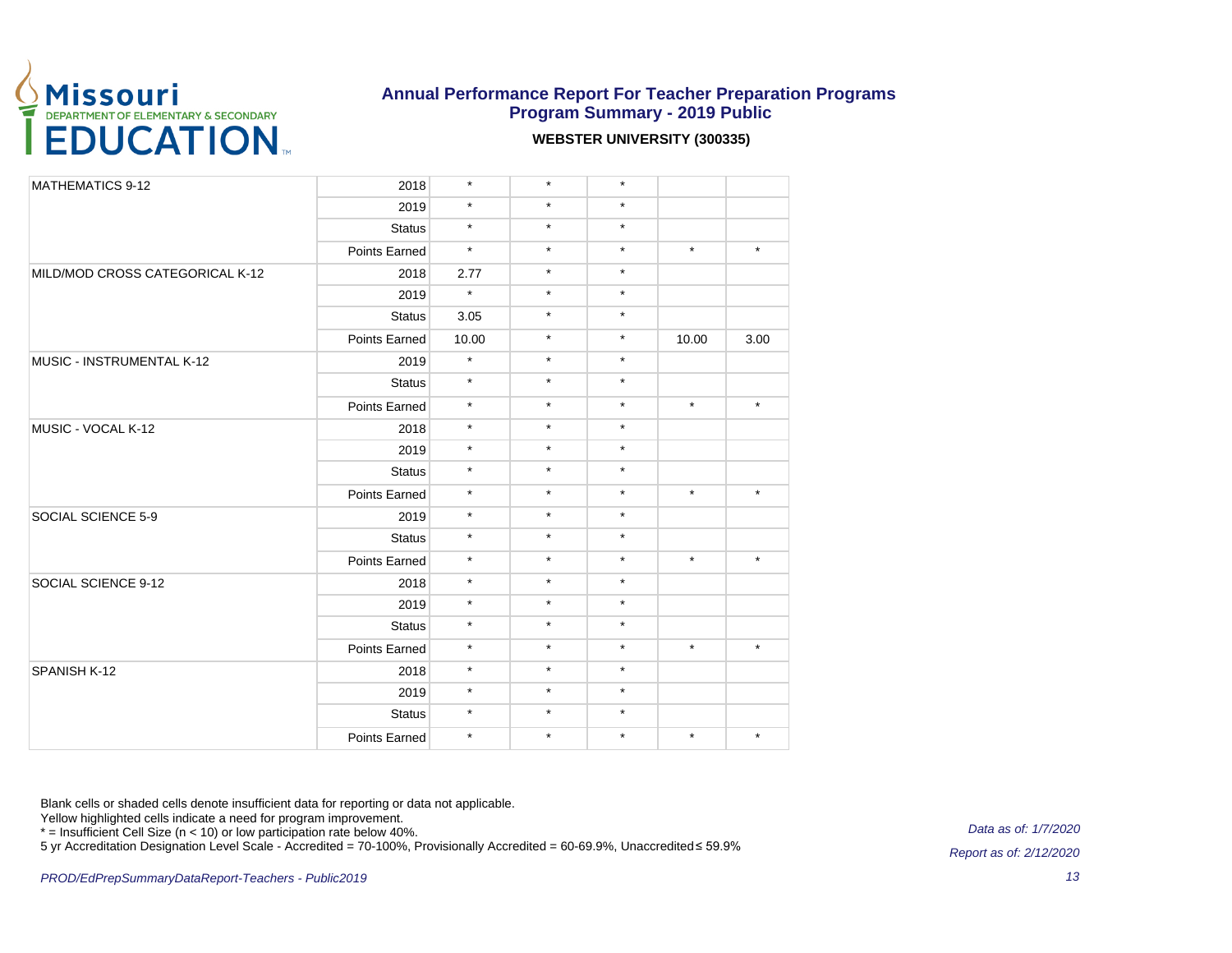

### **Annual Performance Report For Teacher Preparation Programs Program Summary - 2019 Public WEBSTER UNIVERSITY (300335)**

|                               |               | <b>Standard 7:</b><br><b>Assessment &amp; Data Analysis</b> |                      |                        |         |                    |
|-------------------------------|---------------|-------------------------------------------------------------|----------------------|------------------------|---------|--------------------|
| <b>Certification Program</b>  |               | <b>MEES</b>                                                 |                      | Survey                 |         | Weighted<br>Points |
|                               |               |                                                             | Educator<br>Response | Supervisor<br>Response |         |                    |
| <b>ART K-12</b>               | 2019          | $\star$                                                     | $\star$              | $\star$                |         |                    |
|                               | <b>Status</b> | $\star$                                                     | $\star$              | $\star$                |         |                    |
|                               | Points Earned | $\star$                                                     | $\star$              | $\star$                | $\star$ | $\star$            |
| EARLY CHILDHOOD EDUCATION B-3 | 2018          | $\star$                                                     | $\star$              | $\star$                |         |                    |
|                               | 2019          | 3.00                                                        | $\star$              | $\star$                |         |                    |
|                               | <b>Status</b> | 2.72                                                        | $\star$              | $\star$                |         |                    |
|                               | Points Earned | 10.00                                                       | $\star$              | $\star$                | 10.00   | 17.00              |
| ELEMENTARY EDUCATION 1-6      | 2018          | $\star$                                                     | $\star$              | $\star$                |         |                    |
|                               | 2019          | 3.10                                                        | $\star$              | $\star$                |         |                    |
|                               | <b>Status</b> | 2.86                                                        | $\star$              | $\star$                |         |                    |
|                               | Points Earned | 10.00                                                       | $\star$              | $\star$                | 10.00   | 17.00              |
| ENGLISH 9-12                  | 2018          | $\star$                                                     | $\star$              | $\star$                |         |                    |
|                               | 2019          | $\star$                                                     | $\star$              | $\star$                |         |                    |
|                               | <b>Status</b> | $\star$                                                     | $\star$              | $\star$                |         |                    |
|                               | Points Earned | $\star$                                                     | $\star$              | $\star$                | $\star$ | $\star$            |
| <b>GENERAL SCIENCE 5-9</b>    | 2018          | $\star$                                                     | $\star$              | $\star$                |         |                    |
|                               | <b>Status</b> | $\star$                                                     | $\star$              | $\star$                |         |                    |
|                               | Points Earned | $\star$                                                     | $\star$              | $\star$                | $\star$ | $\star$            |
| <b>MATHEMATICS 5-9</b>        | 2018          | $\star$                                                     | $\star$              | $\star$                |         |                    |
|                               | <b>Status</b> | $\star$                                                     | $\star$              | $\star$                |         |                    |

Blank cells or shaded cells denote insufficient data for reporting or data not applicable.

Yellow highlighted cells indicate a need for program improvement.

\* = Insufficient Cell Size (n < 10) or low participation rate below 40%.

5 yr Accreditation Designation Level Scale - Accredited = 70-100%, Provisionally Accredited = 60-69.9%, Unaccredited ≤ 59.9%

Data as of: 1/7/2020 Report as of: 2/12/2020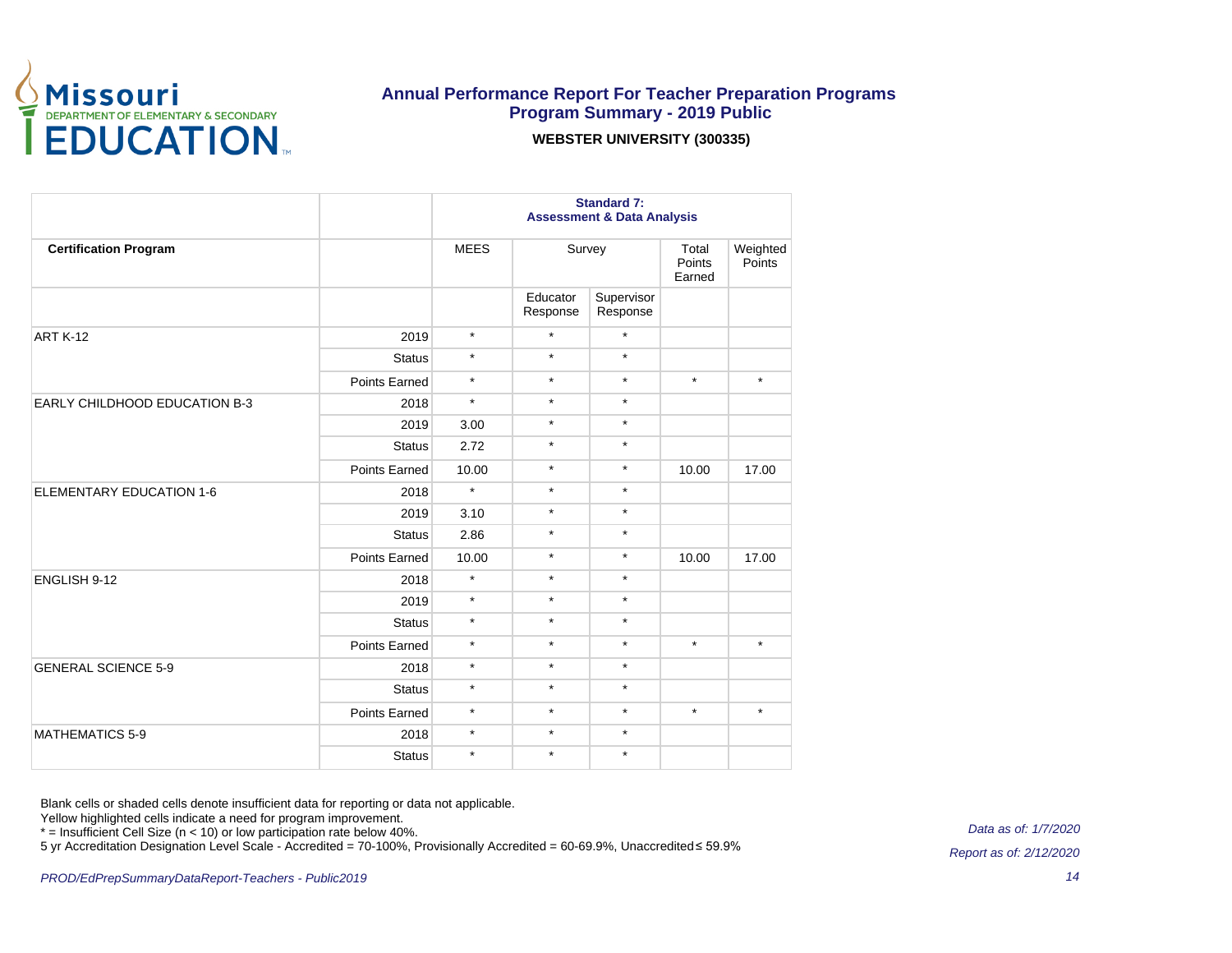

#### **WEBSTER UNIVERSITY (300335)**

| <b>MATHEMATICS 5-9</b>          | Points Earned | $\star$ | $\star$ | $\star$ | $\star$ | $\star$ |
|---------------------------------|---------------|---------|---------|---------|---------|---------|
| <b>MATHEMATICS 9-12</b>         | 2018          | $\star$ | $\star$ | $\star$ |         |         |
|                                 | 2019          | $\star$ | $\star$ | $\star$ |         |         |
|                                 | <b>Status</b> | $\star$ | $\star$ | $\star$ |         |         |
|                                 | Points Earned | $\star$ | $\star$ | $\star$ | $\star$ | $\star$ |
| MILD/MOD CROSS CATEGORICAL K-12 | 2018          | 2.77    | $\star$ | $\star$ |         |         |
|                                 | 2019          | $\star$ | $\star$ | $\star$ |         |         |
|                                 | <b>Status</b> | 2.87    | $\star$ | $\star$ |         |         |
|                                 | Points Earned | 10.00   | $\star$ | $\star$ | 10.00   | 17.00   |
| MUSIC - INSTRUMENTAL K-12       | 2019          | $\star$ | $\star$ | $\star$ |         |         |
|                                 | <b>Status</b> | $\star$ | $\star$ | $\star$ |         |         |
|                                 | Points Earned | $\star$ | $\star$ | $\star$ | $\star$ | $\star$ |
| MUSIC - VOCAL K-12              | 2018          | $\star$ | $\star$ | $\star$ |         |         |
|                                 | 2019          | $\star$ | $\star$ | $\star$ |         |         |
|                                 | <b>Status</b> | $\star$ | $\star$ | $\star$ |         |         |
|                                 | Points Earned | $\star$ | $\star$ | $\star$ | $\star$ | $\star$ |
| SOCIAL SCIENCE 5-9              | 2019          | $\star$ | $\star$ | $\star$ |         |         |
|                                 | <b>Status</b> | $\star$ | $\star$ | $\star$ |         |         |
|                                 | Points Earned | $\star$ | $\star$ | $\star$ | $\star$ | $\star$ |
| SOCIAL SCIENCE 9-12             | 2018          | $\star$ | $\star$ | $\star$ |         |         |
|                                 | 2019          | $\star$ | $\star$ | $\star$ |         |         |
|                                 | <b>Status</b> | $\star$ | $\star$ | $\star$ |         |         |
|                                 | Points Earned | $\star$ | $\star$ | $\star$ | $\star$ | $\star$ |
| SPANISH K-12                    | 2018          | $\star$ | $\star$ | $\star$ |         |         |
|                                 | 2019          | $\star$ | $\star$ | $\star$ |         |         |
|                                 | <b>Status</b> | $\star$ | $\star$ | $\star$ |         |         |
|                                 | Points Earned | $\star$ | $\star$ | $\star$ | $\star$ | $\star$ |

Blank cells or shaded cells denote insufficient data for reporting or data not applicable.

Yellow highlighted cells indicate a need for program improvement.

\* = Insufficient Cell Size (n < 10) or low participation rate below 40%.

5 yr Accreditation Designation Level Scale - Accredited = 70-100%, Provisionally Accredited = 60-69.9%, Unaccredited ≤ 59.9%

Data as of: 1/7/2020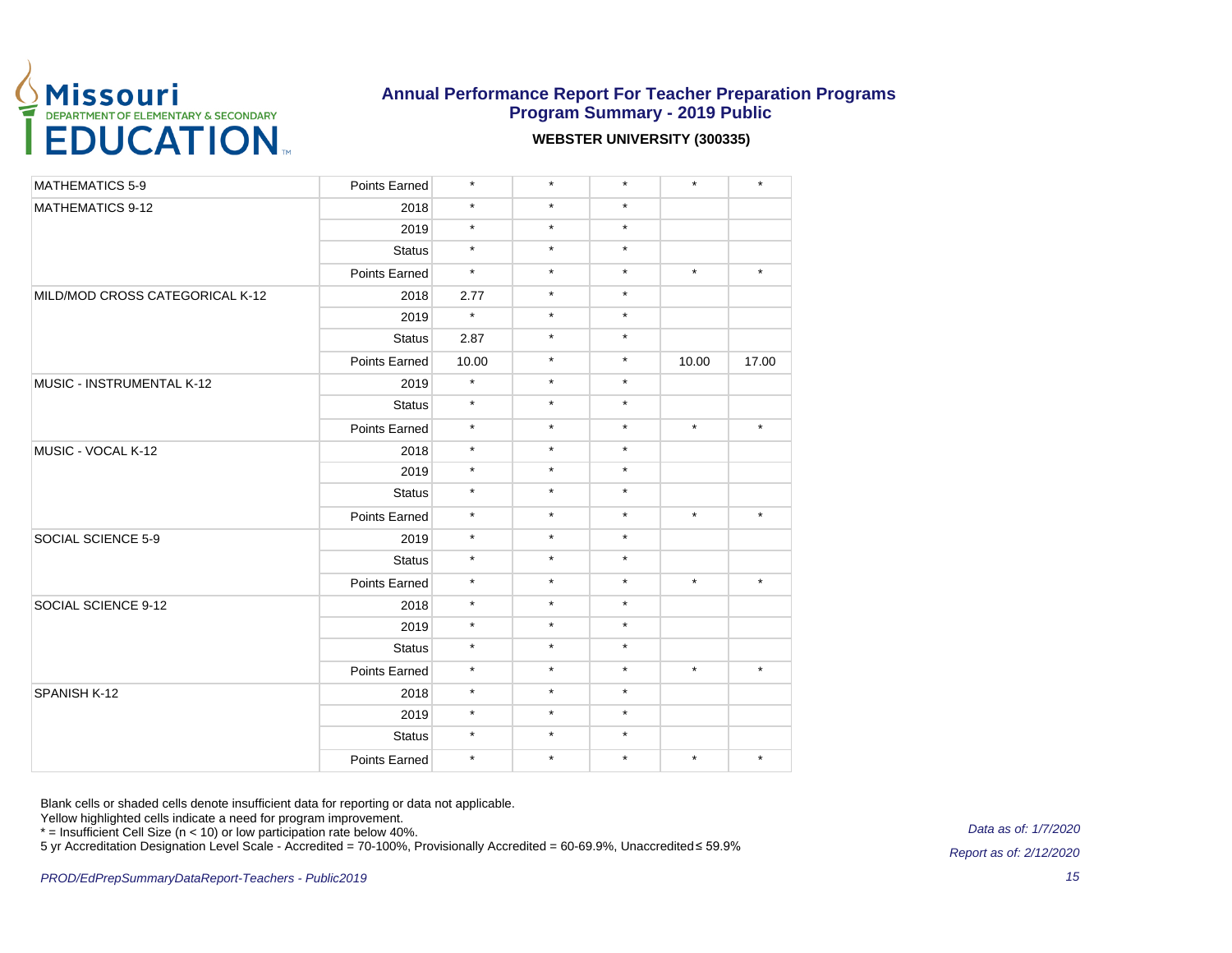

**WEBSTER UNIVERSITY (300335)**

|                                      |               | <b>Standard 8:</b><br><b>Professionalism</b> |                      |                        |                           |                    |
|--------------------------------------|---------------|----------------------------------------------|----------------------|------------------------|---------------------------|--------------------|
| <b>Certification Program</b>         |               | <b>MEES</b>                                  | Survey               |                        | Total<br>Points<br>Earned | Weighted<br>Points |
|                                      |               |                                              | Educator<br>Response | Supervisor<br>Response |                           |                    |
| <b>ART K-12</b>                      | 2019          | $\star$                                      | $\star$              | $\star$                |                           |                    |
|                                      | <b>Status</b> | $\star$                                      | $\star$              | $\star$                |                           |                    |
|                                      | Points Earned | $\star$                                      | $\star$              | $\star$                | $\star$                   | $\star$            |
| <b>EARLY CHILDHOOD EDUCATION B-3</b> | 2018          | $\star$                                      | $\star$              | $\star$                |                           |                    |
|                                      | 2019          | 3.15                                         | $\star$              | $\star$                |                           |                    |
|                                      | <b>Status</b> | 3.03                                         | $\star$              | $\star$                |                           |                    |
|                                      | Points Earned | 10.00                                        | $\star$              | $\star$                | 10.00                     | 3.00               |
| ELEMENTARY EDUCATION 1-6             | 2018          | $\star$                                      | $\star$              | $\star$                |                           |                    |
|                                      | 2019          | 3.33                                         | $\star$              | $\star$                |                           |                    |
|                                      | <b>Status</b> | 3.13                                         | $\star$              | $\star$                |                           |                    |
|                                      | Points Earned | 10.00                                        | $\star$              | $\star$                | 10.00                     | 3.00               |
| ENGLISH 9-12                         | 2018          | $\star$                                      | $\star$              | $\star$                |                           |                    |
|                                      | 2019          | $\star$                                      | $\star$              | $\star$                |                           |                    |
|                                      | <b>Status</b> | $\star$                                      | $\star$              | $\star$                |                           |                    |
|                                      | Points Earned | $\star$                                      | $\star$              | $\star$                | $\star$                   | $\star$            |
| <b>GENERAL SCIENCE 5-9</b>           | 2018          | $\star$                                      | $\star$              | $\star$                |                           |                    |
|                                      | <b>Status</b> | $\star$                                      | $\star$              | $\star$                |                           |                    |
|                                      | Points Earned | $\star$                                      | $\star$              | $\star$                | $\star$                   | $\star$            |
| <b>MATHEMATICS 5-9</b>               | 2018          | $\star$                                      | $\star$              | $\star$                |                           |                    |
|                                      | <b>Status</b> | $\star$                                      | $\star$              | $\star$                |                           |                    |
|                                      | Points Earned | $\star$                                      | $\star$              | $\star$                | $\star$                   | $\star$            |

Blank cells or shaded cells denote insufficient data for reporting or data not applicable.

Yellow highlighted cells indicate a need for program improvement.

\* = Insufficient Cell Size (n < 10) or low participation rate below 40%.

5 yr Accreditation Designation Level Scale - Accredited = 70-100%, Provisionally Accredited = 60-69.9%, Unaccredited ≤ 59.9%

Data as of: 1/7/2020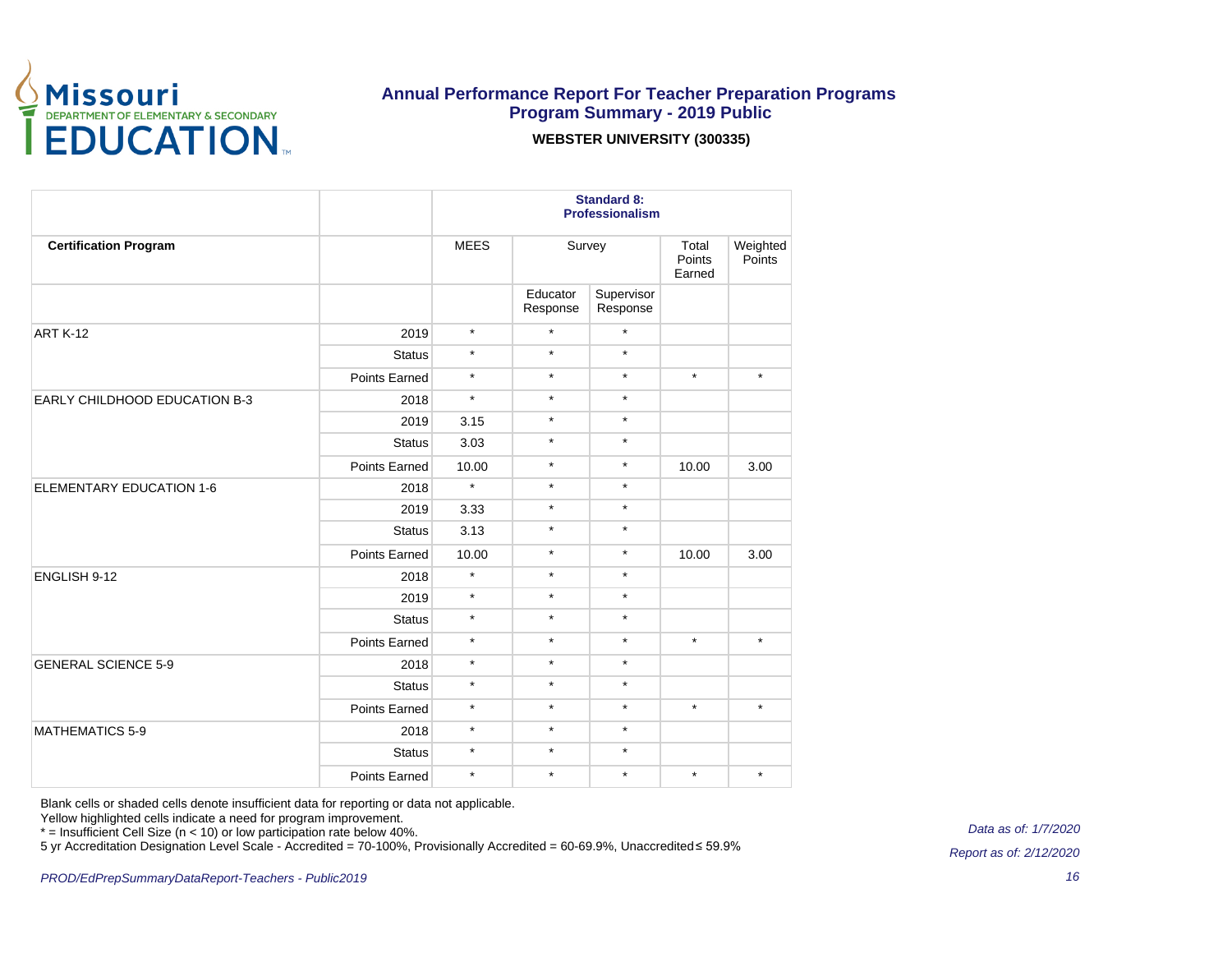

#### **WEBSTER UNIVERSITY (300335)**

| <b>MATHEMATICS 9-12</b>         | 2018          | $\star$ | $\star$ | $\star$ |         |         |
|---------------------------------|---------------|---------|---------|---------|---------|---------|
|                                 | 2019          | $\star$ | $\star$ | $\star$ |         |         |
|                                 | <b>Status</b> | $\star$ | $\star$ | $\star$ |         |         |
|                                 | Points Earned | $\star$ | $\star$ | $\star$ | $\star$ | $\star$ |
| MILD/MOD CROSS CATEGORICAL K-12 | 2018          | 2.73    | $\star$ | $\star$ |         |         |
|                                 | 2019          | $\star$ | $\star$ | $\star$ |         |         |
|                                 | <b>Status</b> | 3.15    | $\star$ | $\star$ |         |         |
|                                 | Points Earned | 10.00   | $\star$ | $\star$ | 10.00   | 3.00    |
| MUSIC - INSTRUMENTAL K-12       | 2019          | $\star$ | $\star$ | $\star$ |         |         |
|                                 | <b>Status</b> | $\star$ | $\star$ | $\star$ |         |         |
|                                 | Points Earned | $\star$ | $\star$ | $\star$ | $\star$ | $\star$ |
| MUSIC - VOCAL K-12              | 2018          | $\star$ | $\star$ | $\star$ |         |         |
|                                 | 2019          | $\star$ | $\star$ | $\star$ |         |         |
|                                 | <b>Status</b> | $\star$ | $\star$ | $\star$ |         |         |
|                                 | Points Earned | $\star$ | $\star$ | $\star$ | $\star$ | $\star$ |
| SOCIAL SCIENCE 5-9              | 2019          | $\star$ | $\star$ | $\star$ |         |         |
|                                 | <b>Status</b> | $\star$ | $\star$ | $\star$ |         |         |
|                                 | Points Earned | $\star$ | $\star$ | $\star$ | $\star$ | $\star$ |
| SOCIAL SCIENCE 9-12             | 2018          | $\star$ | $\star$ | $\star$ |         |         |
|                                 | 2019          | $\star$ | $\star$ | $\star$ |         |         |
|                                 | <b>Status</b> | $\star$ | $\star$ | $\star$ |         |         |
|                                 | Points Earned | $\star$ | $\star$ | $\star$ | $\star$ | $\star$ |
| SPANISH K-12                    | 2018          | $\star$ | $\star$ | $\star$ |         |         |
|                                 | 2019          | $\star$ | $\star$ | $\star$ |         |         |
|                                 | <b>Status</b> | $\star$ | $\star$ | $\star$ |         |         |
|                                 | Points Earned | $\star$ | $\star$ | $\star$ | $\star$ | $\star$ |

Blank cells or shaded cells denote insufficient data for reporting or data not applicable.

Yellow highlighted cells indicate a need for program improvement.

\* = Insufficient Cell Size (n < 10) or low participation rate below 40%.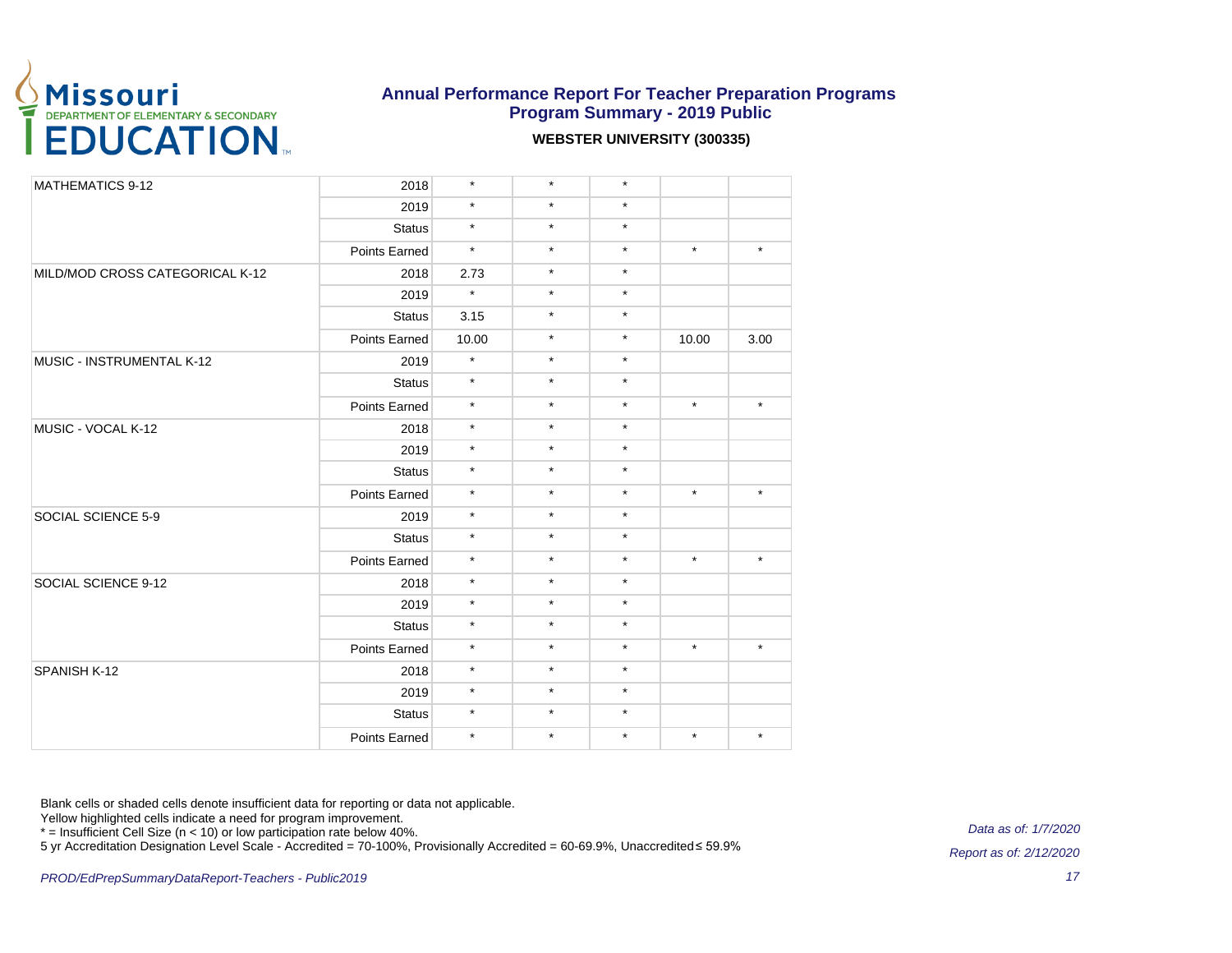

**WEBSTER UNIVERSITY (300335)**

|                                      |                      | <b>Standard 9:</b><br><b>Professional Collaboration</b> |                      |                        |                           |                    |  |
|--------------------------------------|----------------------|---------------------------------------------------------|----------------------|------------------------|---------------------------|--------------------|--|
| <b>Certification Program</b>         |                      | <b>MEES</b>                                             | Survey               |                        | Total<br>Points<br>Earned | Weighted<br>Points |  |
|                                      |                      |                                                         | Educator<br>Response | Supervisor<br>Response |                           |                    |  |
| <b>ART K-12</b>                      | 2019                 | $\star$                                                 | $\star$              | $\star$                |                           |                    |  |
|                                      | <b>Status</b>        | $\star$                                                 | $\star$              | $\star$                |                           |                    |  |
|                                      | Points Earned        | $\star$                                                 | $\star$              | $\star$                | $\star$                   | $\star$            |  |
| <b>EARLY CHILDHOOD EDUCATION B-3</b> | 2018                 | $\star$                                                 | $\star$              | $\star$                |                           |                    |  |
|                                      | 2019                 | 3.30                                                    | $\star$              | $\star$                |                           |                    |  |
|                                      | <b>Status</b>        | 3.08                                                    | $\star$              | $\star$                |                           |                    |  |
|                                      | Points Earned        | 10.00                                                   | $\star$              | $\star$                | 10.00                     | 3.00               |  |
| <b>ELEMENTARY EDUCATION 1-6</b>      | 2018                 | $\star$                                                 | $\star$              | $\star$                |                           |                    |  |
|                                      | 2019                 | 3.37                                                    | $\star$              | $\star$                |                           |                    |  |
|                                      | <b>Status</b>        | 3.05                                                    | $\star$              | $\star$                |                           |                    |  |
|                                      | Points Earned        | 10.00                                                   | $\star$              | $\star$                | 10.00                     | 3.00               |  |
| ENGLISH 9-12                         | 2018                 | $\star$                                                 | $\star$              | $\star$                |                           |                    |  |
|                                      | 2019                 | $\star$                                                 | $\star$              | $\star$                |                           |                    |  |
|                                      | <b>Status</b>        | $\star$                                                 | $\star$              | $\star$                |                           |                    |  |
|                                      | <b>Points Earned</b> | $\star$                                                 | $\star$              | $\star$                | $\star$                   | $\star$            |  |
| <b>GENERAL SCIENCE 5-9</b>           | 2018                 | $\star$                                                 | $\star$              | $\star$                |                           |                    |  |
|                                      | <b>Status</b>        | $\star$                                                 | $\star$              | $\star$                |                           |                    |  |
|                                      | <b>Points Earned</b> | $\star$                                                 | $\star$              | $\star$                | $\star$                   | $\star$            |  |
| <b>MATHEMATICS 5-9</b>               | 2018                 | $\star$                                                 | $\star$              | $\star$                |                           |                    |  |
|                                      | <b>Status</b>        | $\star$                                                 | $\star$              | $\star$                |                           |                    |  |

Blank cells or shaded cells denote insufficient data for reporting or data not applicable.

Yellow highlighted cells indicate a need for program improvement.

\* = Insufficient Cell Size (n < 10) or low participation rate below 40%.

5 yr Accreditation Designation Level Scale - Accredited = 70-100%, Provisionally Accredited = 60-69.9%, Unaccredited ≤ 59.9%

Data as of: 1/7/2020